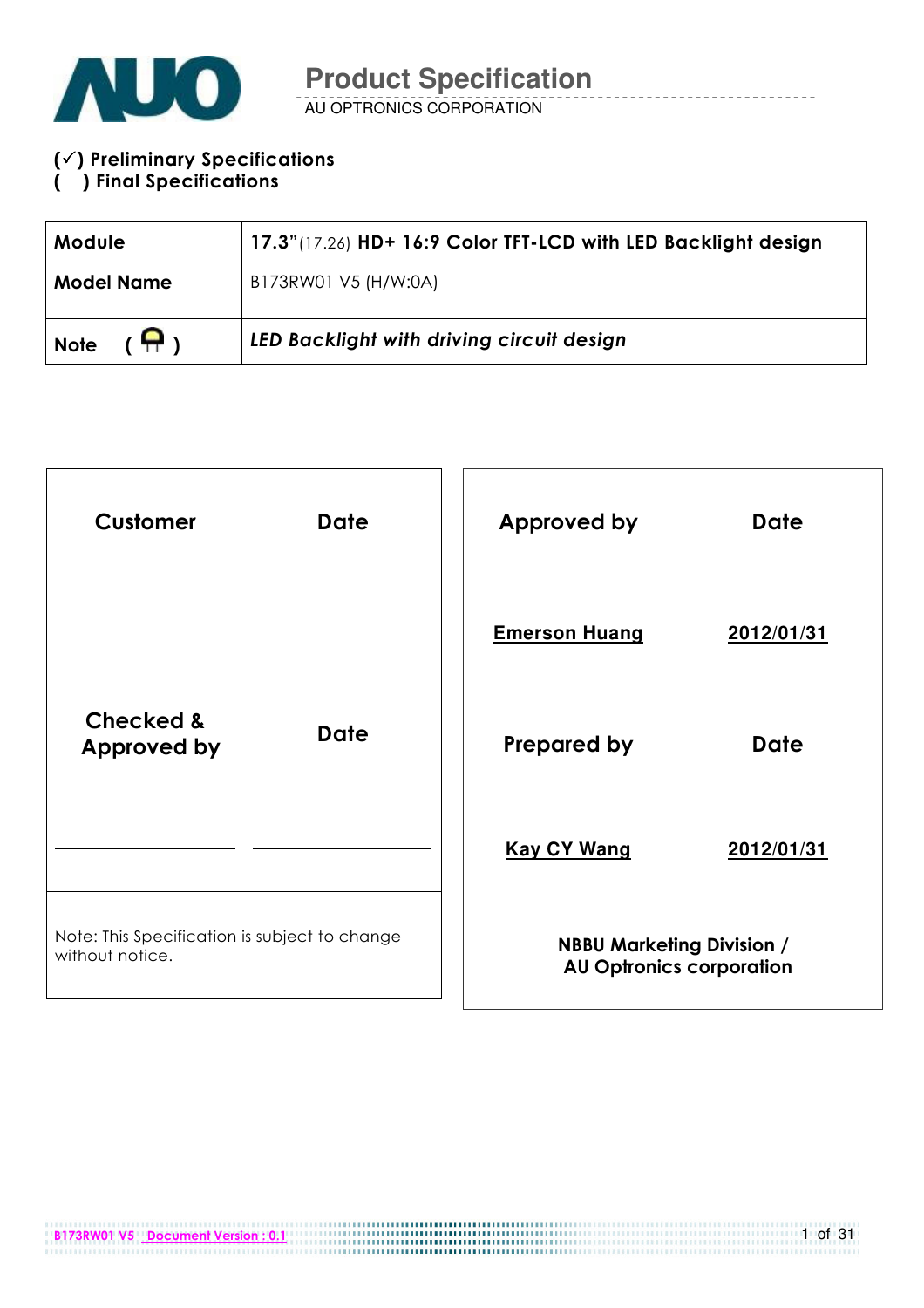

# **Contents**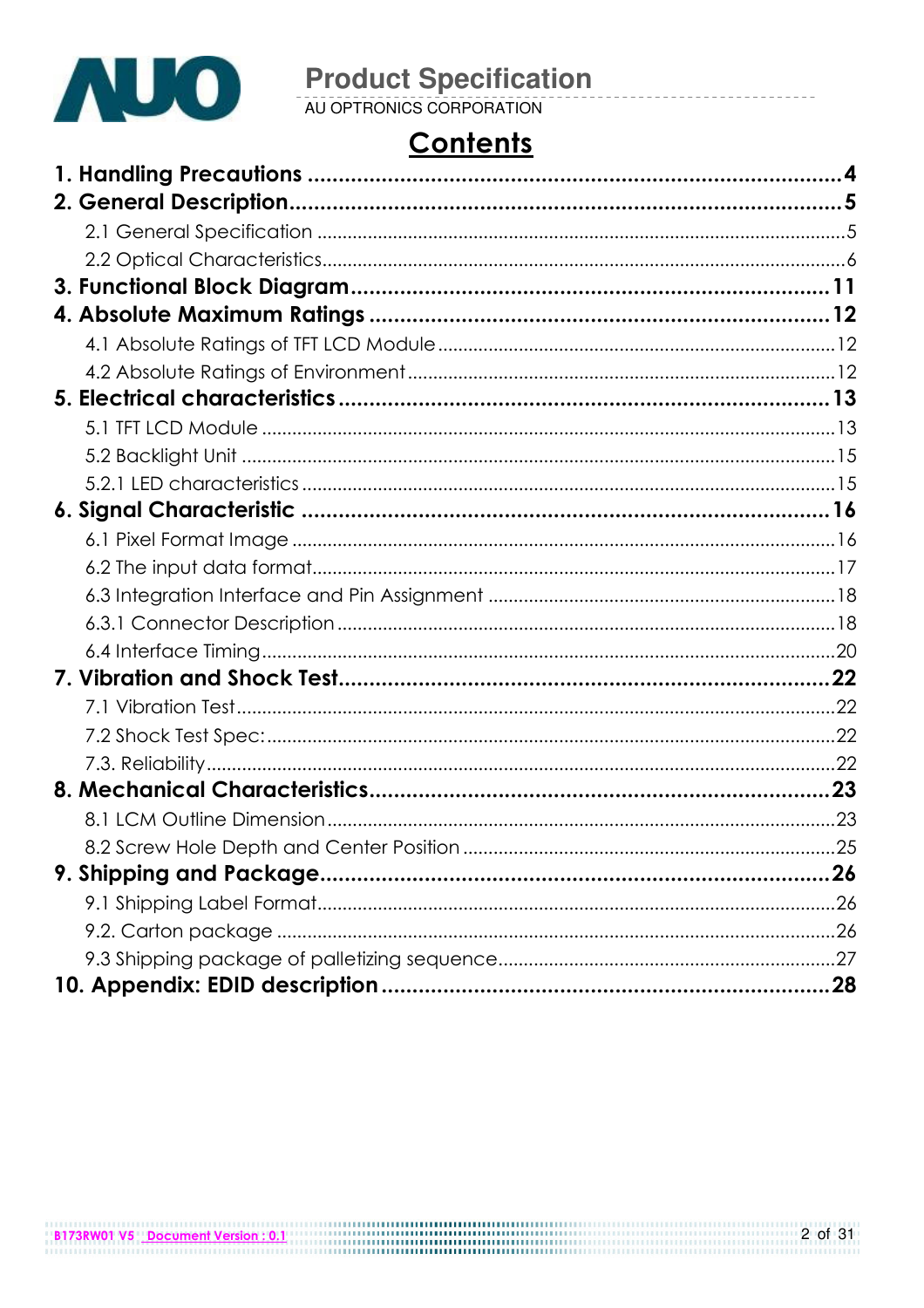

AU OPTRONICS CORPORATION

# Record of Revision

|     | Version and Date   Page |     | Old description                         | <b>New Description</b> | <b>Remark</b> |
|-----|-------------------------|-----|-----------------------------------------|------------------------|---------------|
| 0.1 | 2012/01/31              | All | <b>Preliminary Edition for Customer</b> |                        |               |
|     |                         |     |                                         |                        |               |
|     |                         |     |                                         |                        |               |
|     |                         |     |                                         |                        |               |
|     |                         |     |                                         |                        |               |
|     |                         |     |                                         |                        |               |
|     |                         |     |                                         |                        |               |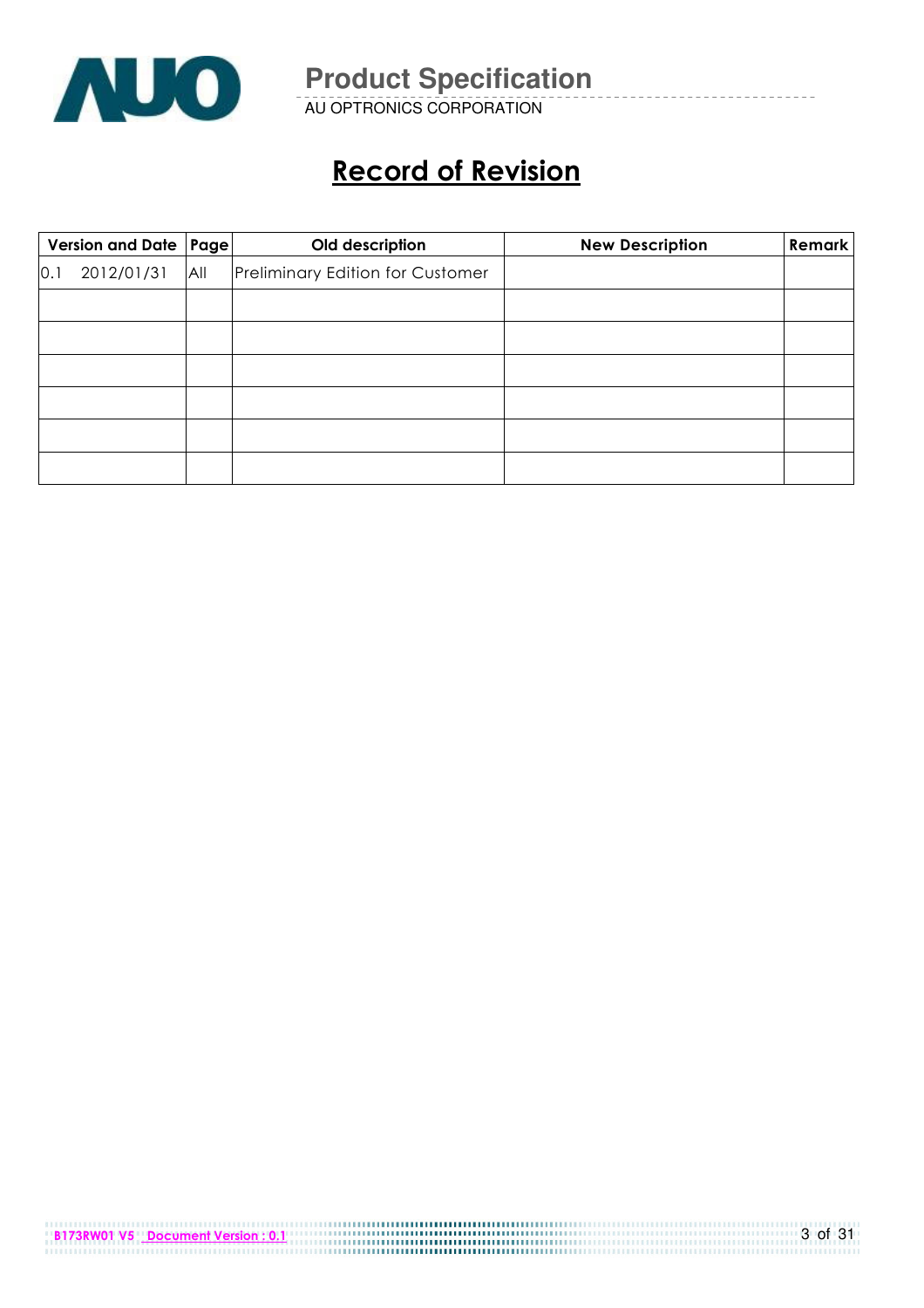

### 1. Handling Precautions

- 1) Since front polarizer is easily damaged, pay attention not to scratch it.
- 2) Be sure to turn off power supply when inserting or disconnecting from input connector.
- 3) Wipe off water drop immediately. Long contact with water may cause discoloration or spots.
- 4) When the panel surface is soiled, wipe it with absorbent cotton or other soft cloth.
- 5) Since the panel is made of glass, it may break or crack if dropped or bumped on hard surface.
- 6) Since CMOS LSI is used in this module, take care of static electricity and insure human earth when handling.
- 7) Do not open nor modify the Module Assembly.
- 8) Do not press the reflector sheet at the back of the module to any directions.
- 9) At the insertion or removal of the Signal Interface Connector, be sure not to rotate nor tilt the Interface Connector of the TFT Module.
- 11) After installation of the TFT Module into an enclosure (Notebook PC Bezel, for example), do not twist nor bend the TFT Module even momentary. At designing the enclosure, it should be taken into consideration that no bending/twisting forces are applied to the TFT Module from outside. Otherwise the TFT Module may be damaged.
- 12)Small amount of materials having no flammability grade is used in the LCD module. The LCD module should be supplied by power complied with requirements of Limited Power Source (IEC60950 or UL1950), or be applied exemption.
- 13)Disconnecting power supply before handling LCD modules, it can prevent electric shock, DO NOT TOUCH the electrode parts, cables, connectors and LED circuit part of TFT module that a LED light bar build in as a light source of back light unit. It can prevent electros tic breakdown.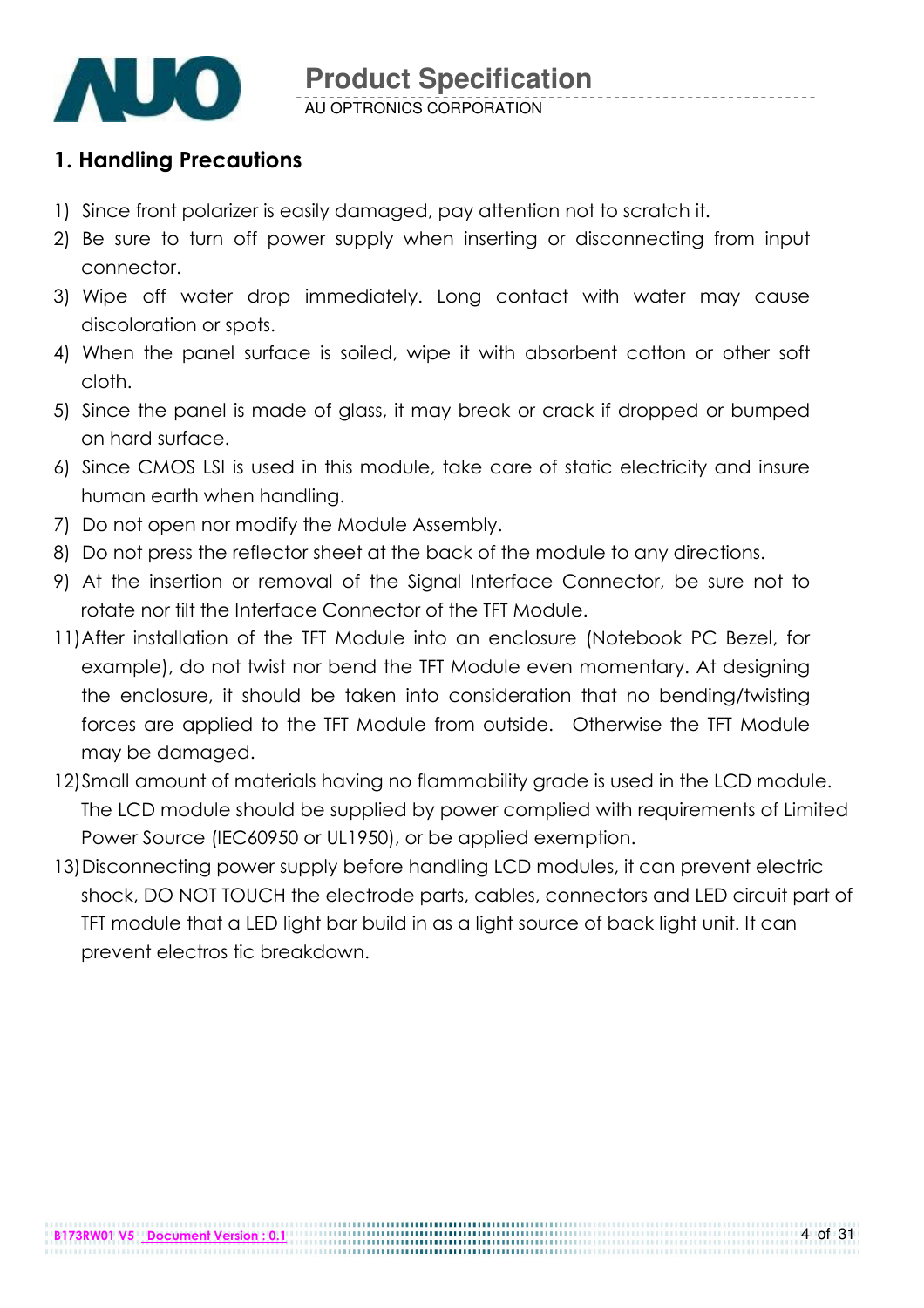

### 2. General Description

B173RW01 V5 is a Color Active Matrix Liquid Crystal Display composed of a TFT LCD panel, a driver circuit, and LED backlight system. The screen format is intended to support the 16:9 HD+ (1600(H) x 900(V)) screen and 262k colors (RGB 6-bits data driver) with LED backlight driving circuit. All input signals are LVDS interface compatible.

B173RW01 V5 is designed for a display unit of notebook style personal computer and industrial machine.

### 2.1 General Specification

The following items are characteristics summary on the table at 25  $\degree$ C condition:

B173RW01 V5 Document Version : 0.1

| <b>Items</b>                                               | Unit                 | <b>Specifications</b>          |                                                            |       |       |  |
|------------------------------------------------------------|----------------------|--------------------------------|------------------------------------------------------------|-------|-------|--|
| Screen Diagonal                                            | [mm]                 | 17.3"(17.26)                   |                                                            |       |       |  |
| <b>Active Area</b>                                         | [mm]                 | 382.08 X 214.92                |                                                            |       |       |  |
| Pixels H x V                                               |                      | 1600x3(RGB) x 900              |                                                            |       |       |  |
| <b>Pixel Pitch</b>                                         | [mm]                 | 0.2388X0.2388                  |                                                            |       |       |  |
| Pixel Format                                               |                      | R.G.B. Vertical Stripe         |                                                            |       |       |  |
| Display Mode                                               |                      | Normally White                 |                                                            |       |       |  |
| White Luminance (ILED=20mA)<br>(Note: ILED is LED current) | [cd/m <sup>2</sup> ] |                                | 220 typ. (5 points average)<br>187 min. (5 points average) |       |       |  |
| Luminance Uniformity                                       |                      | 1.25 max. (5 points)           |                                                            |       |       |  |
| Contrast Ratio                                             |                      | 500:1 typ                      |                                                            |       |       |  |
| Response Time                                              | [ms]                 | 8 typ/16max                    |                                                            |       |       |  |
| Nominal Input Voltage VDD                                  | [Volt]               | $+3.3$ typ.                    |                                                            |       |       |  |
| <b>Power Consumption</b>                                   | [Watt]               |                                | 6.5 max. (Include Logic and Blu power)                     |       |       |  |
| Weight                                                     | [Grams]              | 570 max.                       |                                                            |       |       |  |
| <b>Physical Size</b>                                       | [mm]                 |                                | Min.                                                       | Typ.  | Max.  |  |
| Without inverter, bracket.                                 |                      | Length                         | 397.6                                                      | 398.1 | 398.6 |  |
|                                                            |                      | Width                          | 232.3                                                      | 232.8 | 233.3 |  |
|                                                            |                      | Thickness                      |                                                            |       | 5.8   |  |
| <b>Electrical Interface</b>                                |                      | 2 channel LVDS                 |                                                            |       |       |  |
| <b>Glass Thickness</b>                                     | [mm]                 | 0.5                            |                                                            |       |       |  |
| Surface Treatment                                          |                      | Glare                          |                                                            |       |       |  |
| Support Color                                              |                      | 262K colors (RGB 6-bit)        |                                                            |       |       |  |
| Temperature Range<br>Operating<br>Storage (Non-Operating)  | [°C]<br>[°C]         | $0$ to $+50$<br>$-20$ to $+60$ |                                                            |       |       |  |
| <b>RoHS Compliance</b>                                     |                      | <b>RoHS</b> Compliance         |                                                            |       |       |  |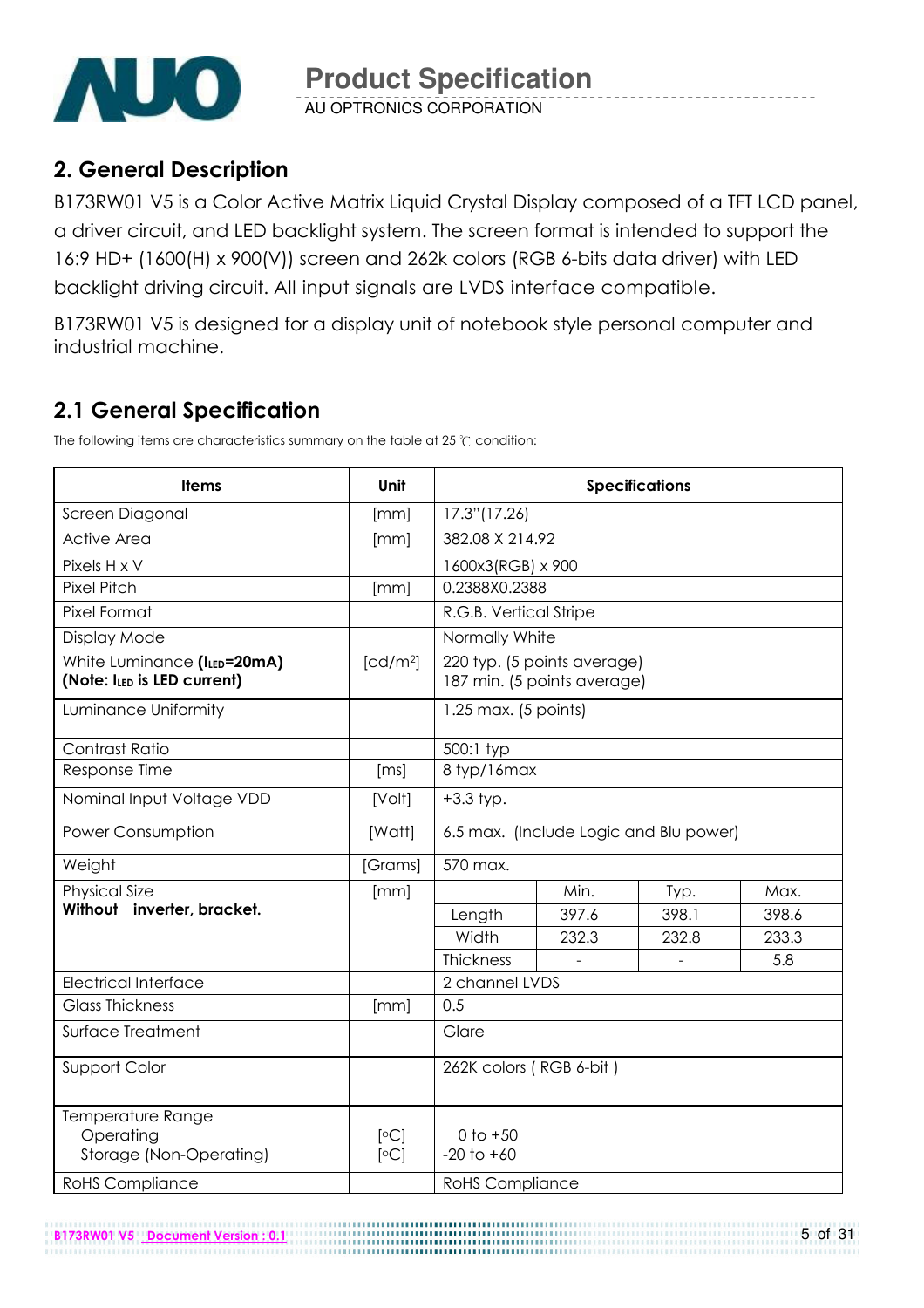

AU OPTRONICS CORPORATION

## 2.2 Optical Characteristics

The optical characteristics are measured under stable conditions at 25°C (Room Temperature) :

| Item                         |             | Symbol                | Conditions            | Min.           | Typ.                     | Max.                     | Unit              | Note     |
|------------------------------|-------------|-----------------------|-----------------------|----------------|--------------------------|--------------------------|-------------------|----------|
| White Luminance<br>ILED=20mA |             |                       | 5 points average      | 187            | 220                      | $\overline{\phantom{a}}$ | cd/m <sup>2</sup> | 1, 4, 5. |
|                              |             | $\Theta_{\mathsf{R}}$ | Horizontal<br>(Right) | 40             | 45                       |                          | degre             |          |
| Viewing Angle                |             | $\Theta_L$            | $CR = 10$<br>(Left)   | 40             | 45                       | $\overline{\phantom{a}}$ | $\mathsf{e}$      |          |
|                              |             | Ψн                    | Vertical<br>(Upper)   | 10             | 15                       |                          |                   | 4, 9     |
|                              |             | $\Psi L$              | $CR = 10$<br>(Lower)  | 30             | 35                       |                          |                   |          |
| Luminance Uniformity         |             | $\delta$ 5P           | 5 Points              | $\blacksquare$ | $\overline{\phantom{a}}$ | 1.25                     |                   | 1, 3, 4  |
| Luminance Uniformity         |             | $\delta$ 13P          | 13 Points             |                | $\overline{\phantom{0}}$ | 1.60                     |                   | 2, 3, 4  |
| Contrast Ratio               |             | <b>CR</b>             |                       | 400            | 500                      | $\overline{a}$           |                   | 4, 6     |
| Cross talk                   |             | $\%$                  |                       |                |                          | $\overline{4}$           |                   | 4, 7     |
| Response Time                |             | TRT                   | Rising + Falling      | Ξ.             | 8                        | 16                       |                   |          |
|                              |             | Rx                    |                       | 0.585          | 0.615                    | 0.645                    |                   |          |
|                              | Red         | <b>Ry</b>             |                       | 0.317          | 0.347                    | 0.377                    |                   |          |
|                              |             | Gx                    |                       | 0.288          | 0.318                    | 0.348                    |                   |          |
| Color /                      | Green       | Gy                    |                       | 0.579          | 0.609                    | 0.639                    |                   |          |
| Chromaticity<br>Coodinates   |             | <b>Bx</b>             | <b>CIE 1931</b>       | 0.120          | 0.150                    | 0.180                    |                   | 4        |
|                              | <b>Blue</b> | By                    |                       | 0.084          | 0.114                    | 0.144                    |                   |          |
|                              |             | Wx                    |                       | 0.283          | 0.313                    | 0.343                    |                   |          |
|                              | White       | Wy                    |                       | 0.299          | 0.329                    | 0.359                    |                   |          |
| <b>NTSC</b>                  |             | $\%$                  |                       |                | 60                       | $\frac{1}{2}$            |                   |          |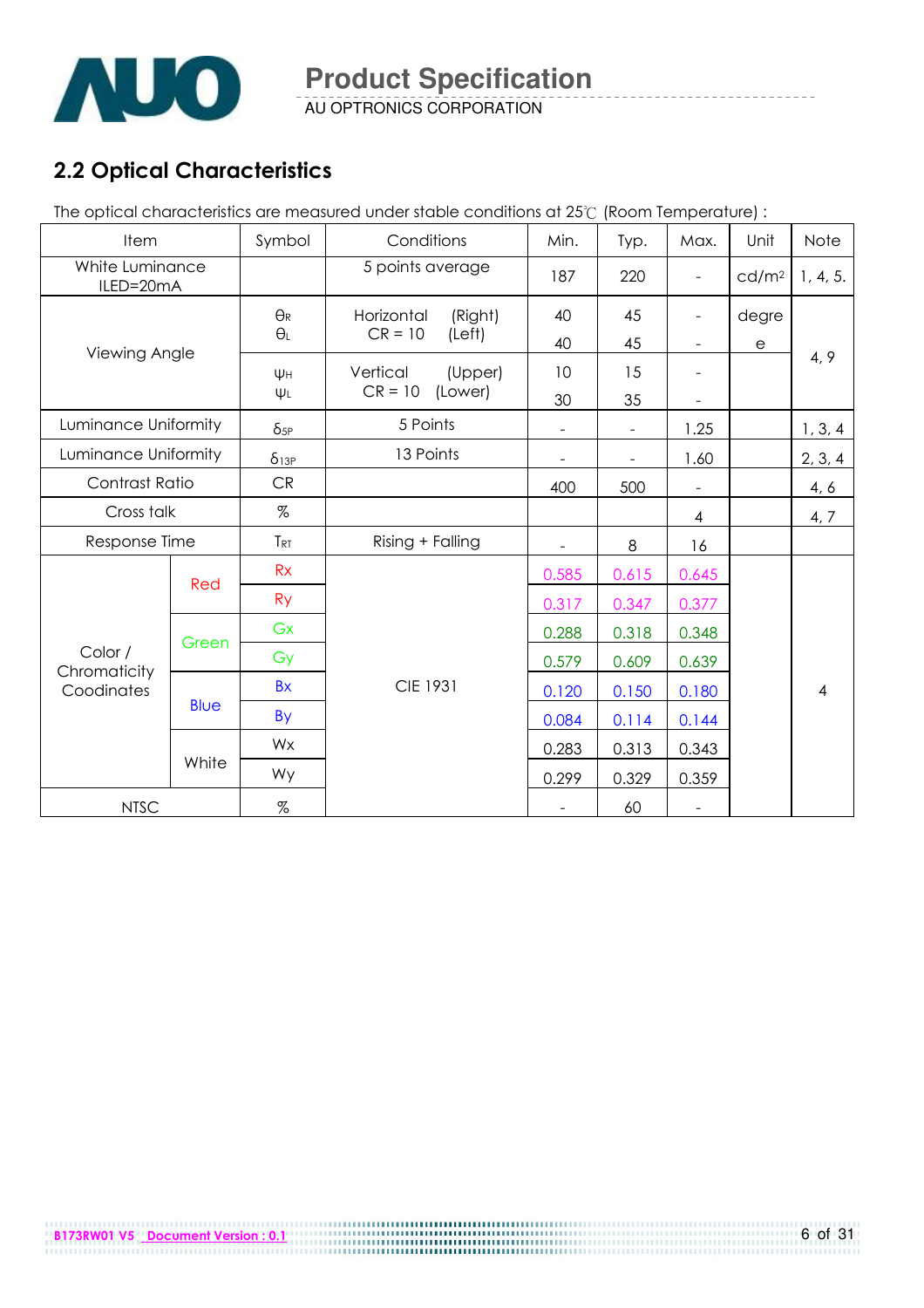

AU OPTRONICS CORPORATION

Note 1: 5 points position (Ref: Active area)



Note 2: 13 points position (Ref: Active area)



Note 3: The luminance uniformity of 5 or 13 points is defined by dividing the maximum luminance values by the minimum test point luminance

|                         | Maximum Brightness of five points     |
|-------------------------|---------------------------------------|
| $\delta$ ws<br>$=$      | Minimum Brightness of five points     |
|                         | Maximum Brightness of thirteen points |
| $\delta$ <sub>W13</sub> |                                       |

$$
V_{13} = \frac{1}{\text{Minimum Briggs of thirteen points}}
$$

#### Note 4: Measurement method

The LCD module should be stabilized at given temperature for 30 minutes to avoid abrupt temperature change during measuring. In order to stabilize the luminance, the measurement should be executed after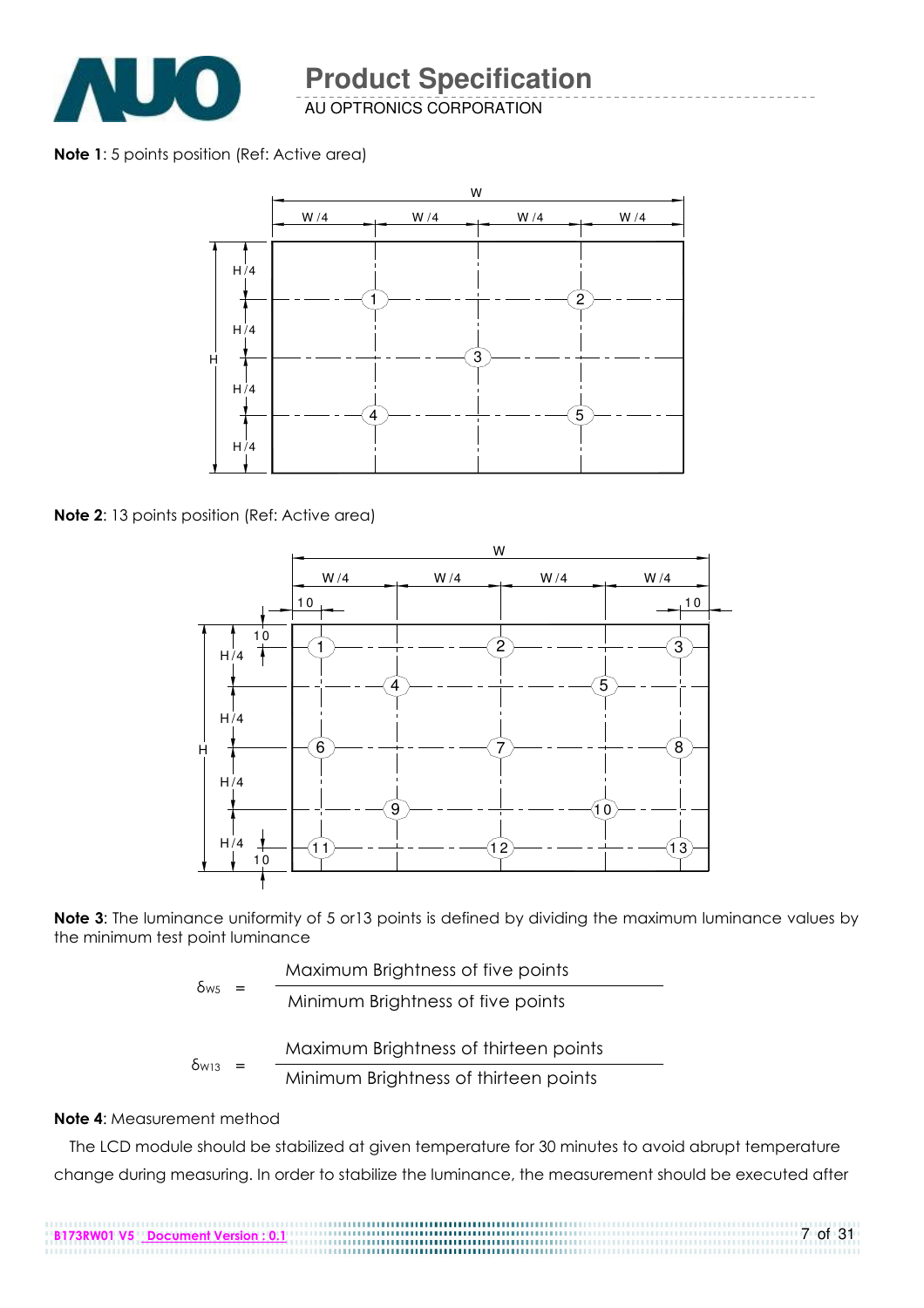

lighting Backlight for 30 minutes in a stable, windless and dark room, and it should be measured in the center of screen.



Center of the screen



Measure the luminance of gray level 63 at 5 points  $Y_L = [L (1) + L (2) + L (3) + L (4) + L (5)] / 5$ 

L (x) is corresponding to the luminance of the point X at Figure in Note (1).

#### Note 6: Definition of contrast ratio:

Contrast ratio is calculated with the following formula.

Contrast ratio  $(CR)$ =  $\frac{Brightness on the "White" state}{P}$ Brightness on the "Black" state

Note 7: Definition of Cross Talk (CT)

 $CI = | Y_B - Y_A | / Y_A \times 100 (%)$ 

**Where** 

YA = Luminance of measured location without gray level 0 pattern (cd/m2)

...................................

 $Y_B$  = Luminance of measured location with gray level 0 pattern (cd/m<sub>2</sub>)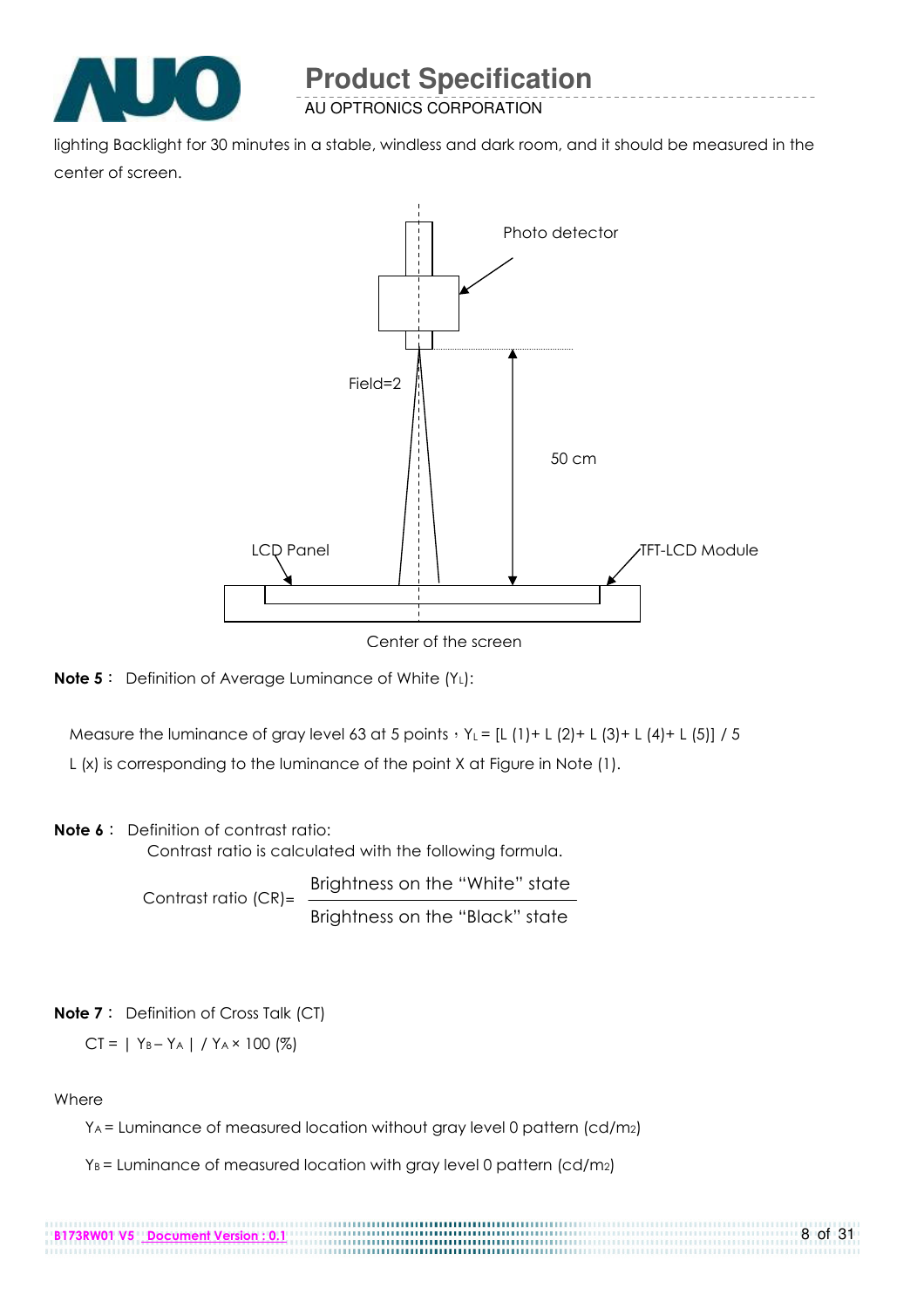



#### Note 8: Definition of response time:

The output signals of BM-7 or equivalent are measured when the input signals are changed from "Black" to "White" (falling time) and from "White" to "Black" (rising time), respectively. The response time interval between the 10% and 90% of amplitudes. Refer to figure as below.



....................................

.............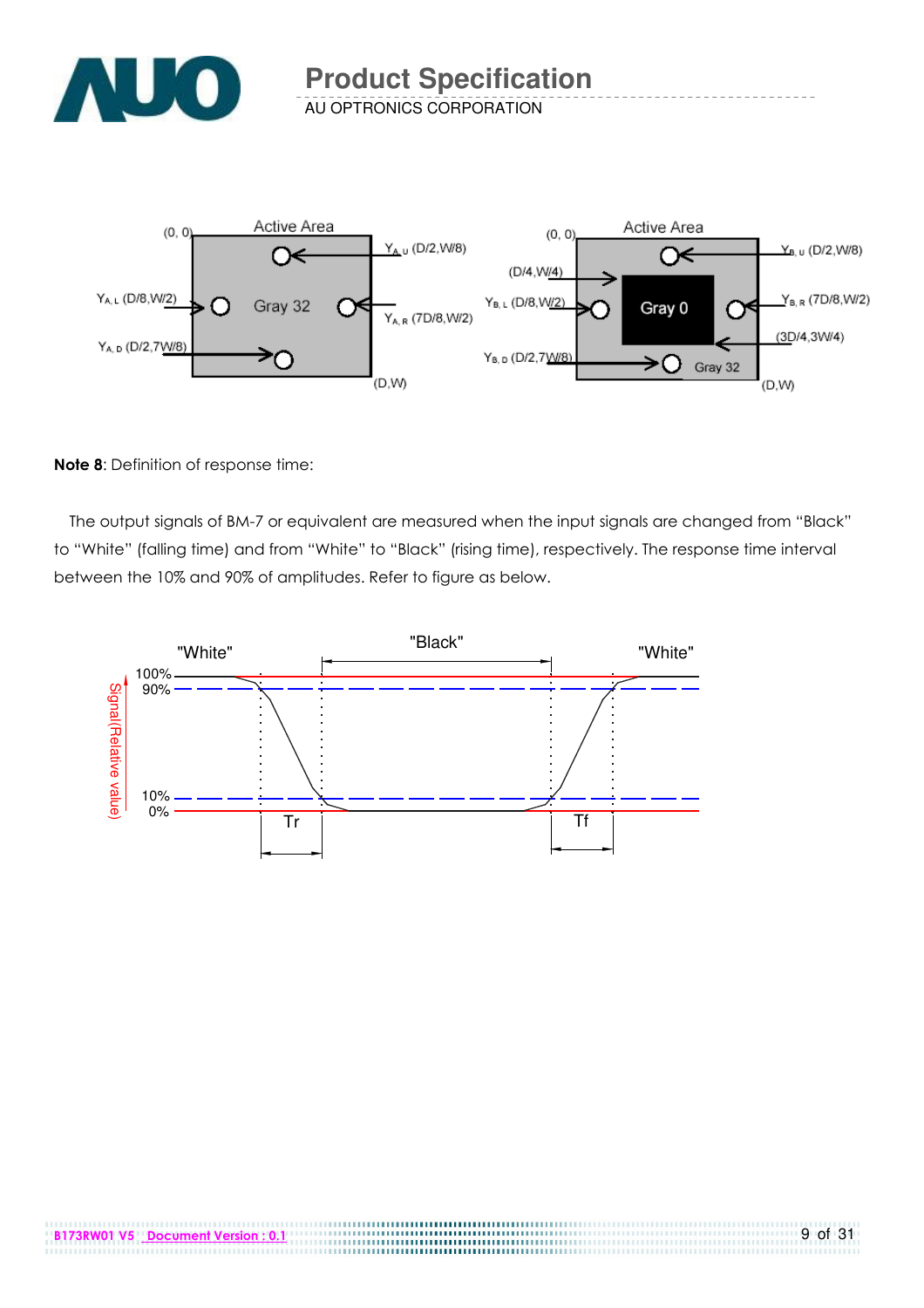

#### Note 9. Definition of viewing angle

Viewing angle is the measurement of contrast ratio  $\geq$  10, at the screen center, over a 180° horizontal and 180° vertical range (off-normal viewing angles). The 180° viewing angle range is broken down as follows; 90° (θ) horizontal left and right and 90° (Φ) vertical, high (up) and low (down). The measurement direction is typically perpendicular to the display surface with the screen rotated about its center to develop the desired measurement viewing angle.

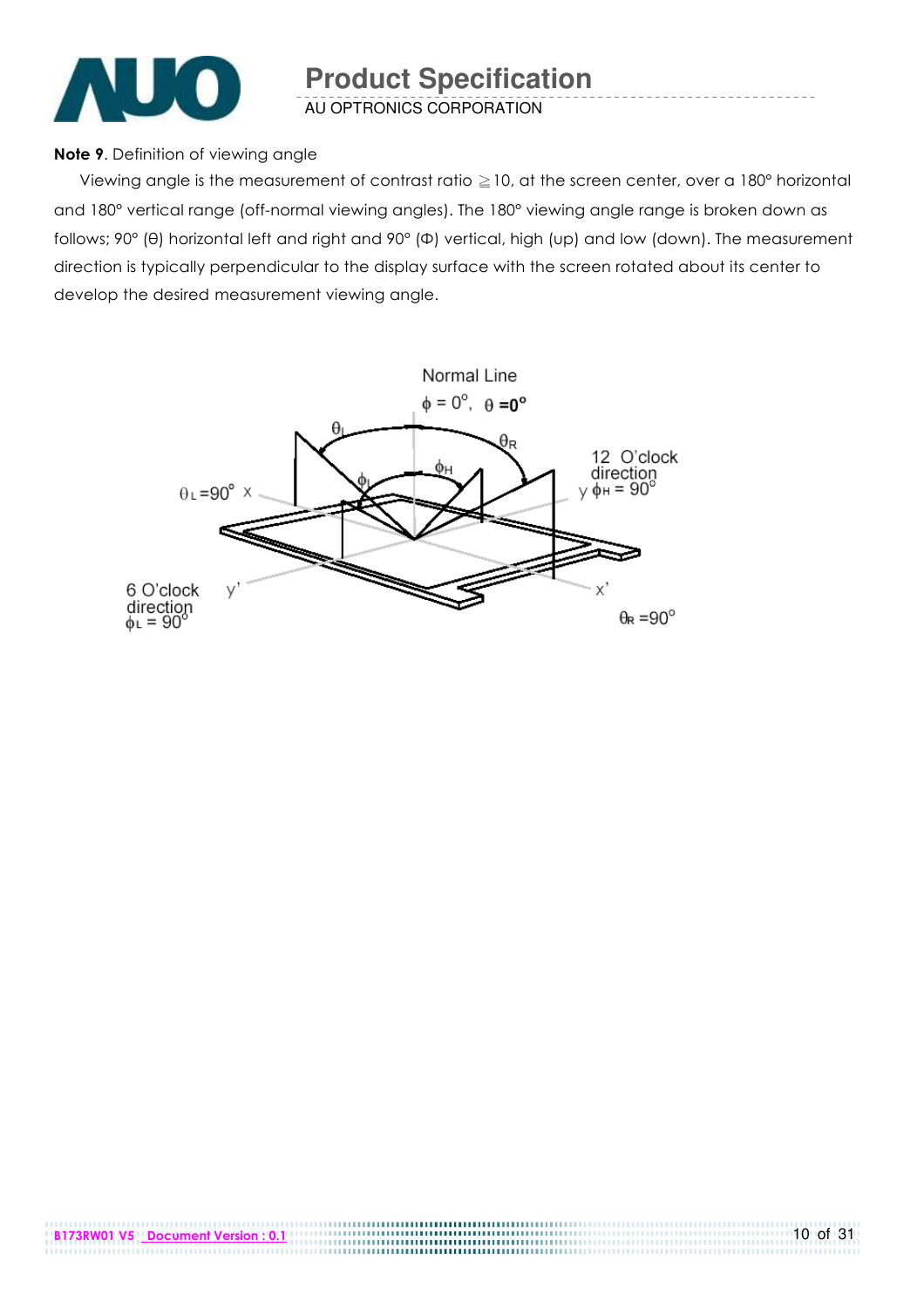

AU OPTRONICS CORPORATION

### 3. Functional Block Diagram

The following diagram shows the functional block of the 17.3 inches wide Color TFT/LCD 40 Pin.

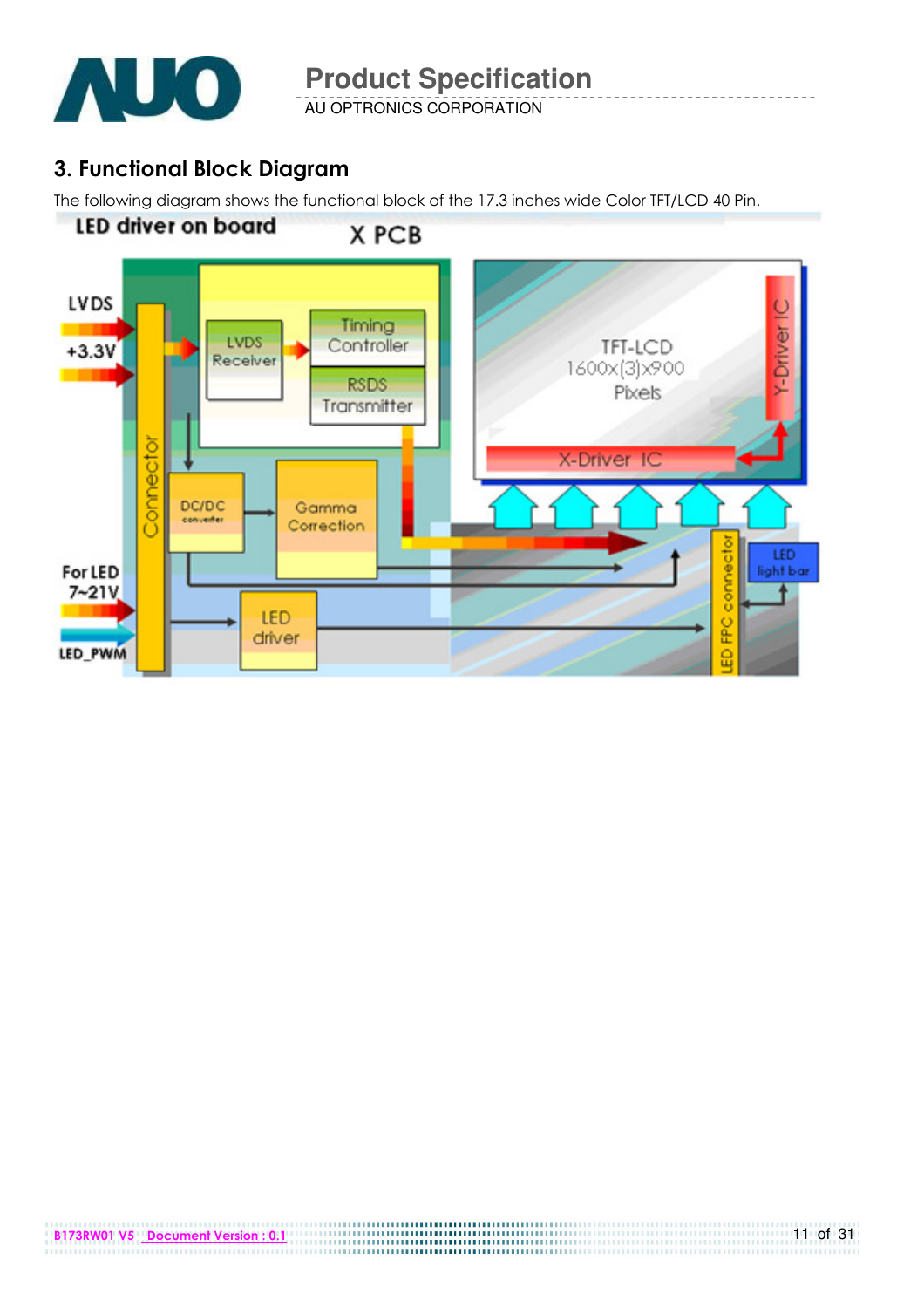

AU OPTRONICS CORPORATION

### 4. Absolute Maximum Ratings

An absolute maximum rating of the module is as following:

### 4.1 Absolute Ratings of TFT LCD Module

| ltem            | Svmbol | Min         | Max  | Unit   | <b>Conditions</b>   |
|-----------------|--------|-------------|------|--------|---------------------|
| Logic/LCD Drive | Vın    | ∩ ≏<br>−∪.∪ | +4.⊾ | [Volt] | Notel<br>$\sqrt{2}$ |

### 4.2 Absolute Ratings of Environment

| Item                      | Symbol     | Min   | Max   | Unit  | <b>Conditions</b> |
|---------------------------|------------|-------|-------|-------|-------------------|
| Operating                 | TOP        |       | $+50$ | [°C]  | Note 4            |
| <b>Operation Humidity</b> | <b>HOP</b> |       | 95    | [%RH] | Note 4            |
| Storage Temperature       | TST        | $-20$ | $+60$ | [°C]  | Note 4            |
| <b>Storage Humidity</b>   | HST        |       | 95    | [%RH] | Note 4            |

Note 1: At Ta (25°C)

Note 2: Permanent damage to the device may occur if exceed maximum values

Note 3: LED specification refer to section 5.2

Note 4: For quality performance, please refer to AUO IIS (Incoming Inspection Standard).



.....................................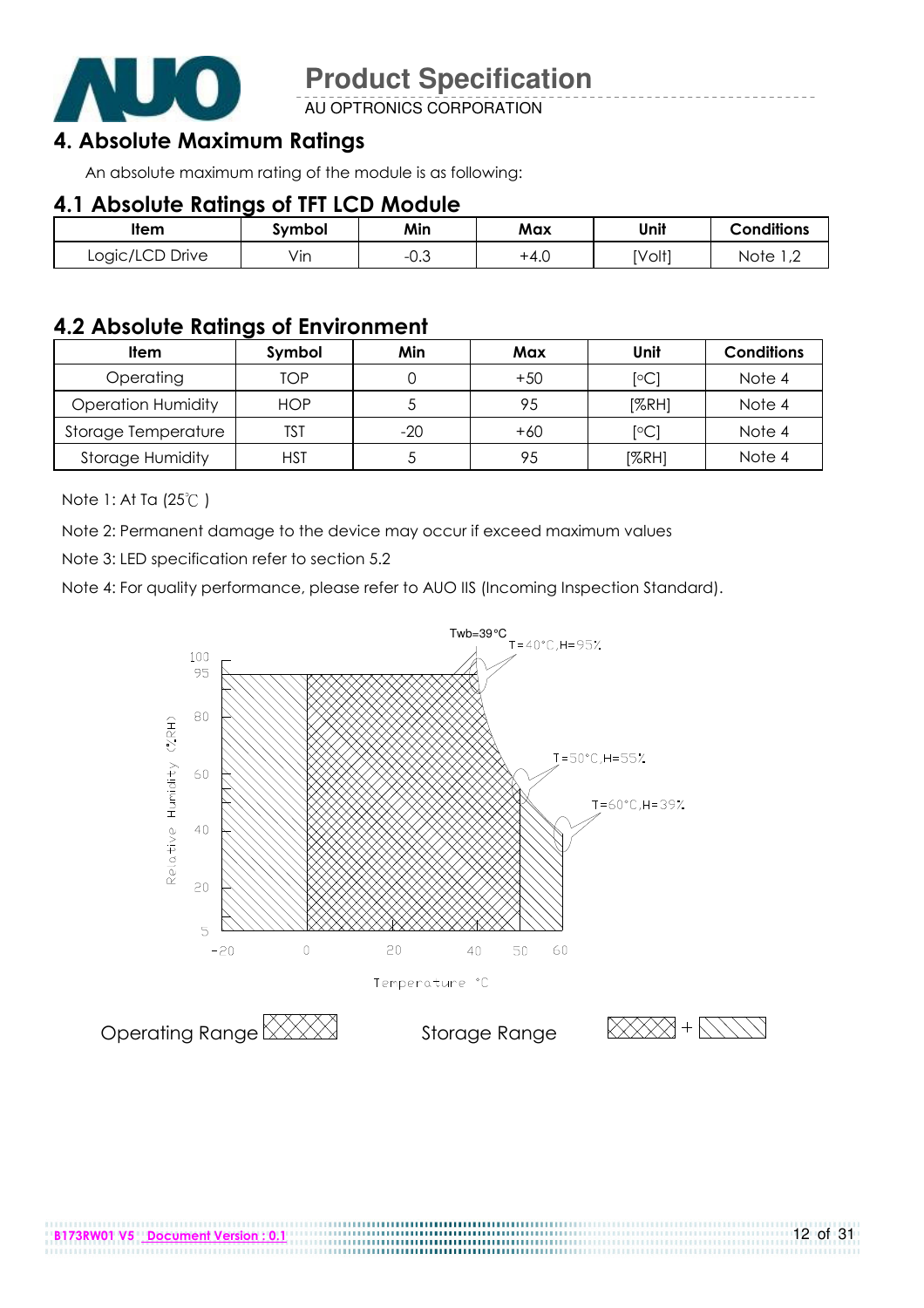

AU OPTRONICS CORPORATION

### 5. Electrical characteristics

### 5.1 TFT LCD Module

#### 5.1.1 Power Specification

Input power specifications are as follows;

The power specification are measured under 25°C and frame frenquency under 60Hz

| Symble     | Parameter                                      | Min            | <b>Typ</b> | Max  | <b>Units</b>  | <b>Note</b> |
|------------|------------------------------------------------|----------------|------------|------|---------------|-------------|
| <b>VDD</b> | Logic/LCD Drive<br>Voltage                     | 3.0            | 3.3        | 3.6  | [Volt]        |             |
| PDD        | <b>VDD Power</b>                               |                |            | 1.5  | [Watt]        | Note $1/2$  |
| IDD        | <b>IDD Current</b>                             | $\overline{ }$ | 350        | 450  | [mA]          | Note $1/2$  |
| IRush      | Inrush Current                                 |                |            | 2000 | [mA]          | Note 3      |
| VDDrp      | Allowable<br>Logic/LCD Drive<br>Ripple Voltage |                |            | 100  | [mV]<br>$p-p$ |             |

Note 1: Maximum Measurement Condition: Black Pattern at 3.3V driving voltage. (Pmax=V3.3X Iblack)



.............

13 of 31

Note 2: Measure Condition

B173RW01 V5 Document Version : 0.1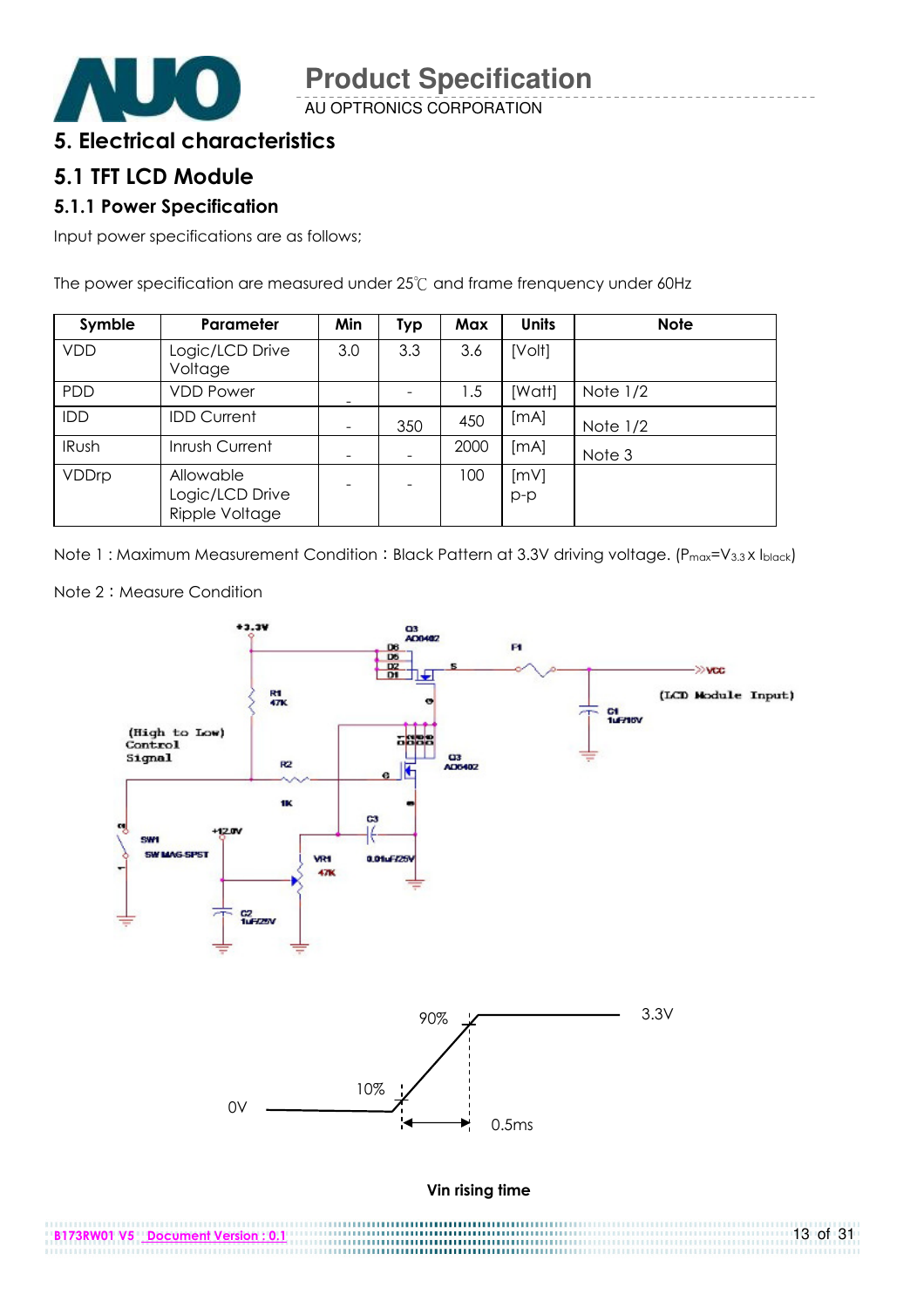

AU OPTRONICS CORPORATION

#### 5.1.2 Signal Electrical Characteristics

Input signals shall be low or High-impedance state when VDD is off. Signal electrical characteristics are as follows;

| Parameter | Condition                                        | Min    | Max   | <b>Unit</b> |
|-----------|--------------------------------------------------|--------|-------|-------------|
| Vth       | Differential Input High<br>Threshold (Vcm=+1.2V) |        | 100   | [mV]        |
| Vtl       | Differential Input Low<br>Threshold (Vcm=+1.2V)  | $-100$ |       | [mV]        |
| Vıd       | Differential Input Voltage                       | 100    | 600   | [mV]        |
| Vcm       | Differential Input Common<br>Mode Voltage        | 1.125  | 1.375 | [V]         |

Note: LVDS Signal Waveform

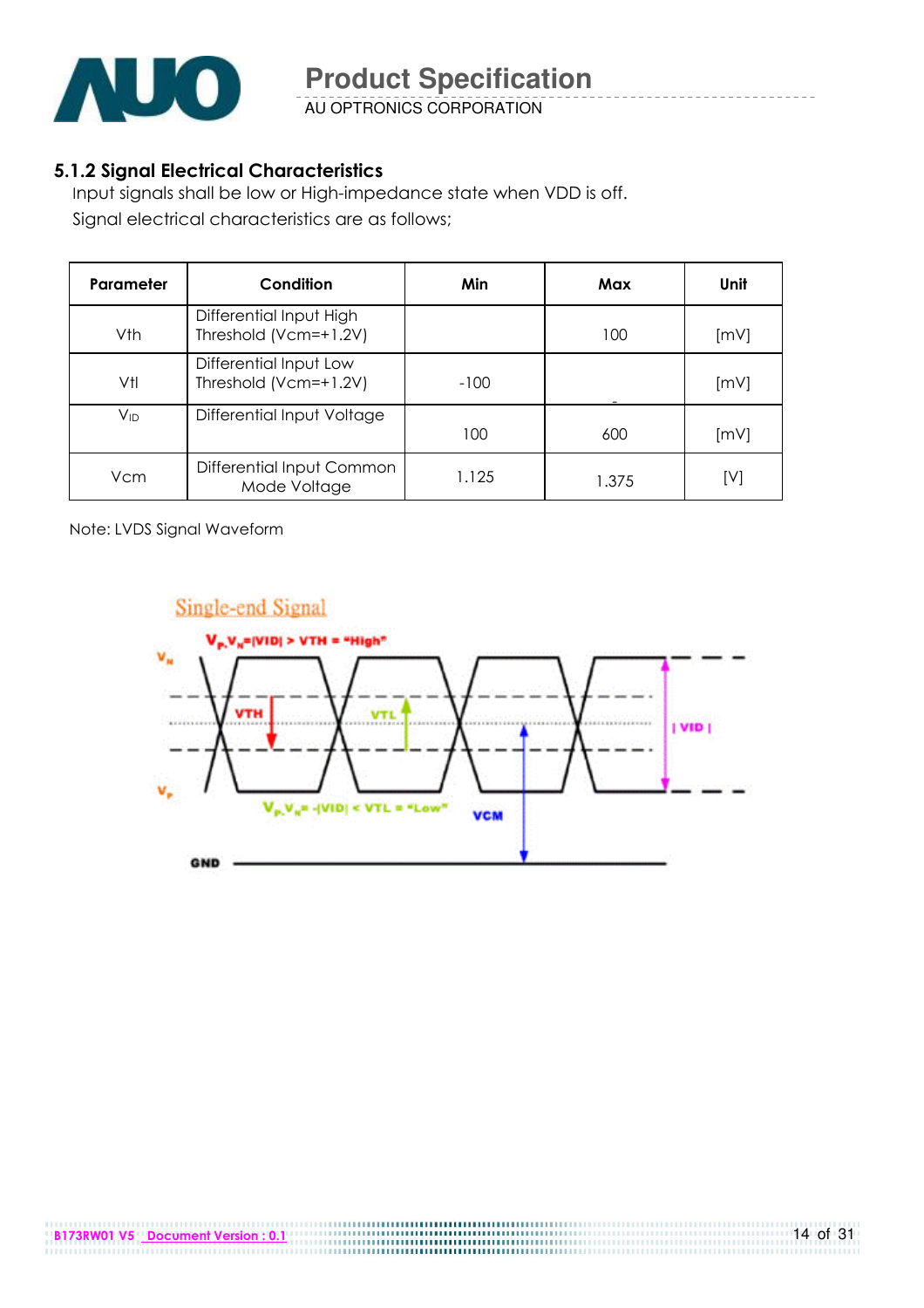

# 5.2 Backlight Unit

#### 5.2.1 LED characteristics

| Parameter              | Symbol      | Min                      | Typ                      | Max | <b>Units</b> | Condition                   |
|------------------------|-------------|--------------------------|--------------------------|-----|--------------|-----------------------------|
| <b>Backlight Power</b> | <b>PLED</b> | $\overline{\phantom{0}}$ | 4.8                      | 5.0 | [Watt]       | $(Ta=25^{\circ}C)$ , Note 1 |
| Consumption            |             |                          |                          |     |              | $Vin = 12V$                 |
| LED Life-Time          | N/A         | 5,000                    | $\overline{\phantom{a}}$ | -   | Hour         | $(Ta=25^{\circ}C)$ , Note 2 |
|                        |             |                          |                          |     |              | $I_F = 20$ mA               |

Note 1: Calculator value for reference PLED = VF (Normal Distribution) \* IF (Normal Distribution) / Efficiency Note 2: The LED life-time define as the estimated time to 50% degradation of initial luminous.

#### 5.2.2 Backlight input signal characteristics

| Parameter                            | Symbol      | Min | <b>Typ</b> | Max | <b>Units</b> | Remark                          |
|--------------------------------------|-------------|-----|------------|-----|--------------|---------------------------------|
| LED Power Supply                     | <b>VLED</b> | 7   |            | 21  | [Volt]       |                                 |
| LED Enable Input<br>High Level       | VLED_EN     | 3   |            | 5.5 | [Volt]       |                                 |
| LED Enable Input<br>Low Level        |             |     |            | 0.8 | [Volt]       |                                 |
| PWM Logic Input<br><b>High Level</b> | VPWM EN     | 3   |            | 5.5 | [Volt]       | Define as<br>Connector          |
| PWM Logic Input<br>Low Level         |             |     |            | 0.8 | [Volt]       | Interface<br>$(Ta=25^{\circ}C)$ |
| PWM Input Frequency                  | <b>FPWM</b> | 200 | 1K         | 20k | Hz           |                                 |
| PWM Duty Ratio                       | Duty        | 5   |            | 100 | %            |                                 |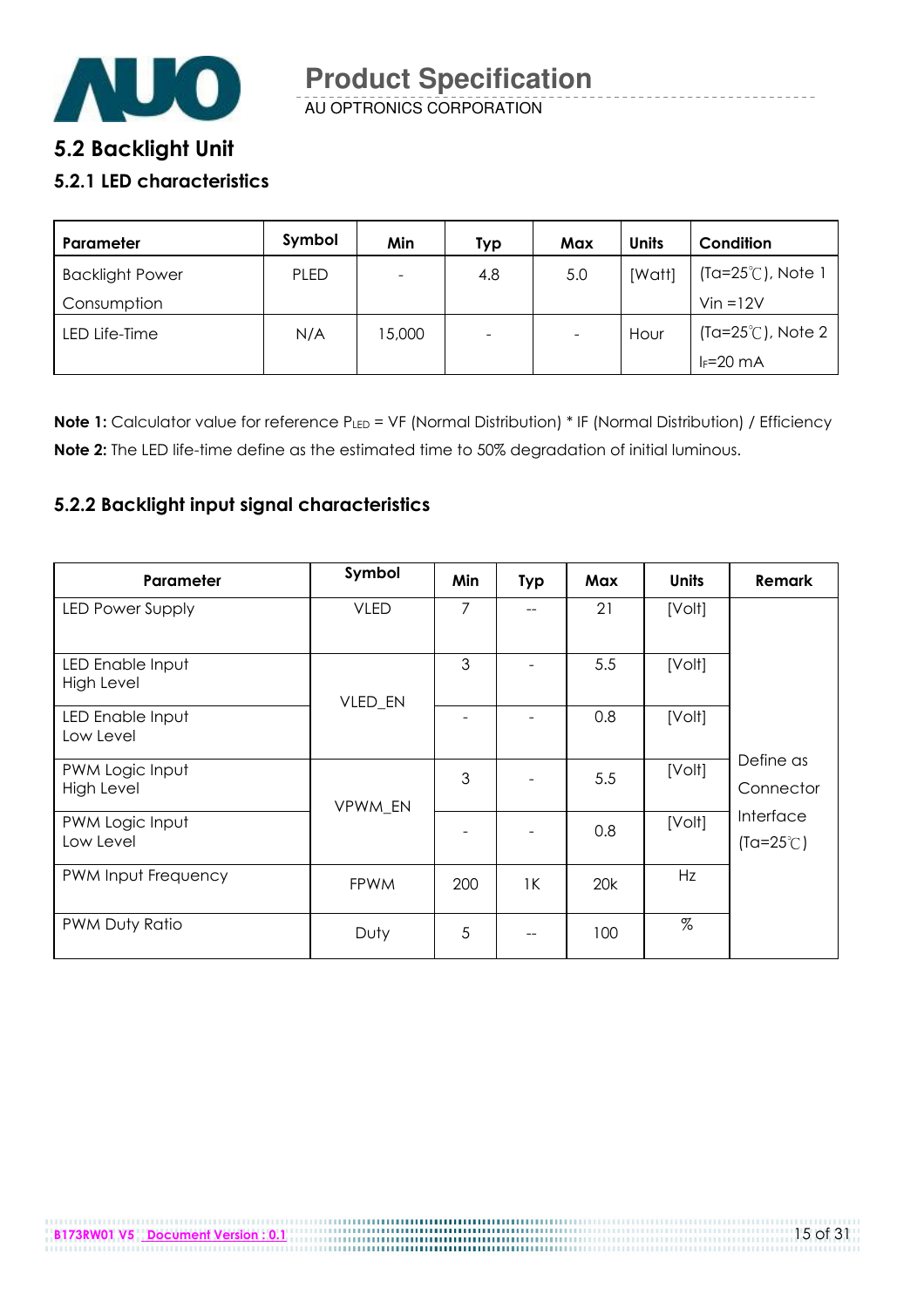

### 6. Signal Characteristic

### 6.1 Pixel Format Image

Following figure shows the relationship of the input signals and LCD pixel format.



#### 900th Line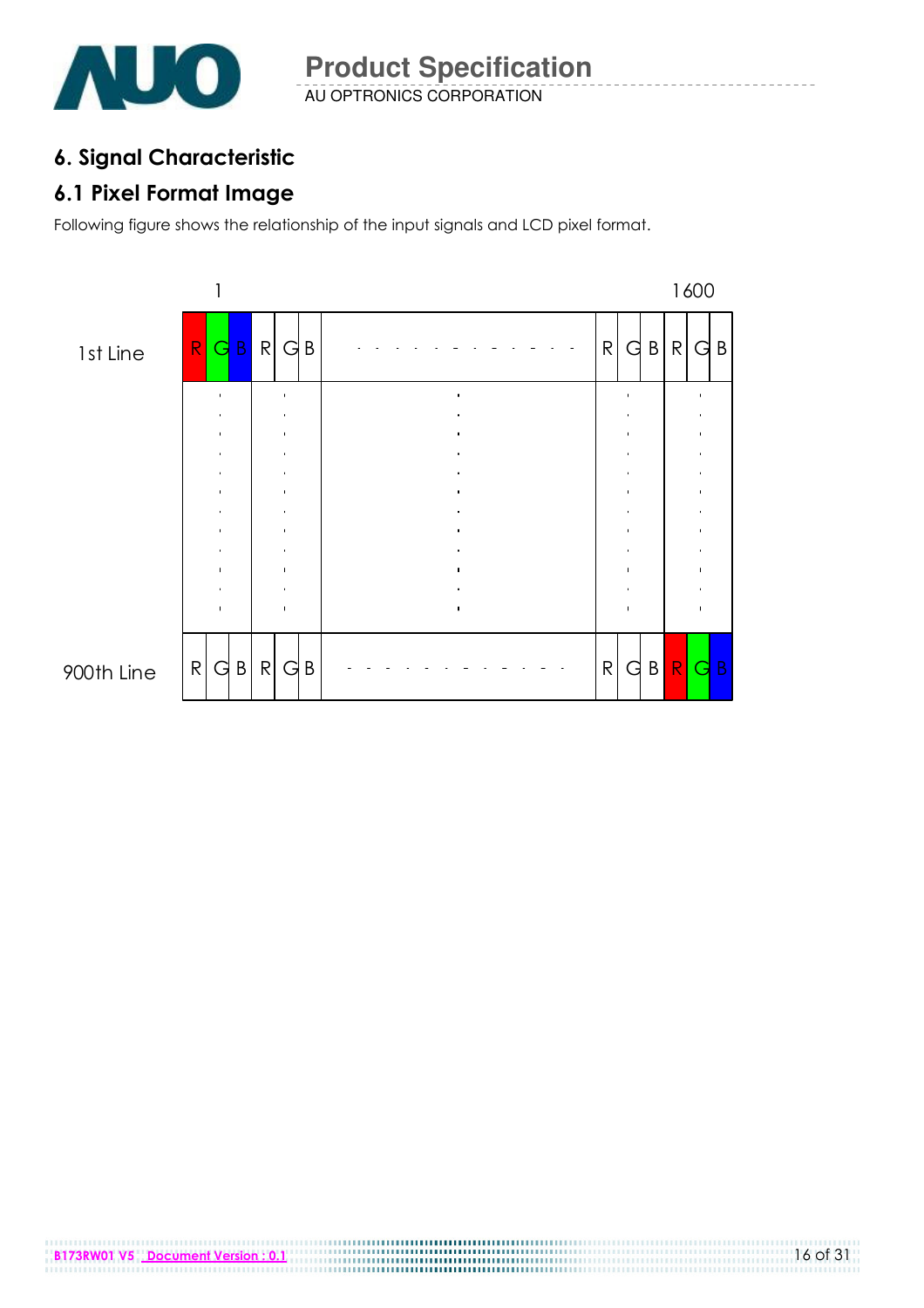

AU OPTRONICS CORPORATION

### 6.2 The input data format



| <b>Signal Name</b> | <b>Description</b>     |                                                                        |
|--------------------|------------------------|------------------------------------------------------------------------|
| R <sub>5</sub>     | Red Data 5 (MSB)       | Red-pixel Data                                                         |
| R4                 | Red Data 4             | Each red pixel's brightness data consists of these 6 bits pixel data.  |
| R <sub>3</sub>     | Red Data 3             |                                                                        |
| R2                 | Red Data 2             |                                                                        |
| R <sub>1</sub>     | Red Data 1             |                                                                        |
| R <sub>0</sub>     | Red Data 0 (LSB)       |                                                                        |
|                    |                        |                                                                        |
|                    | Red-pixel Data         |                                                                        |
| G <sub>5</sub>     | Green Data 5 (MSB)     | Green-pixel Data                                                       |
| G4                 | Green Data 4           | Each green pixel's brightness data consists of these 6 bits pixel      |
| G <sub>3</sub>     | Green Data 3           | data.                                                                  |
| G <sub>2</sub>     | Green Data 2           |                                                                        |
| G1                 | Green Data 1           |                                                                        |
| G <sub>0</sub>     | Green Data 0 (LSB)     |                                                                        |
|                    |                        |                                                                        |
|                    | Green-pixel Data       |                                                                        |
| <b>B5</b>          | Blue Data 5 (MSB)      | <b>Blue-pixel Data</b>                                                 |
| <b>B4</b>          | Blue Data 4            | Each blue pixel's brightness data consists of these 6 bits pixel data. |
| B <sub>3</sub>     | Blue Data 3            |                                                                        |
| B <sub>2</sub>     | <b>Blue Data 2</b>     |                                                                        |
| B1                 | <b>Blue Data 1</b>     |                                                                        |
| B <sub>O</sub>     | Blue Data 0 (LSB)      |                                                                        |
|                    |                        |                                                                        |
|                    | <b>Blue-pixel Data</b> |                                                                        |
| <b>RxCLKIN</b>     | Data Clock             | The signal is used to strobe the pixel data and DE signals. All pixel  |
|                    |                        | data shall be valid at the falling edge when the DE signal is high     |
| <b>DE</b>          | Display Timing         | This signal is strobed at the falling edge of                          |
|                    |                        | RxCLKIN. When the signal is high, the pixel data shall be valid to     |
|                    |                        | be displayed.                                                          |
| VS                 | Vertical Sync          | The signal is synchronized to RxCLKIN.                                 |
| <b>HS</b>          | Horizontal Sync        | The signal is synchronized to RxCLKIN.                                 |

Note: Output signals from any system shall be low or High-impedance state when VDD is off.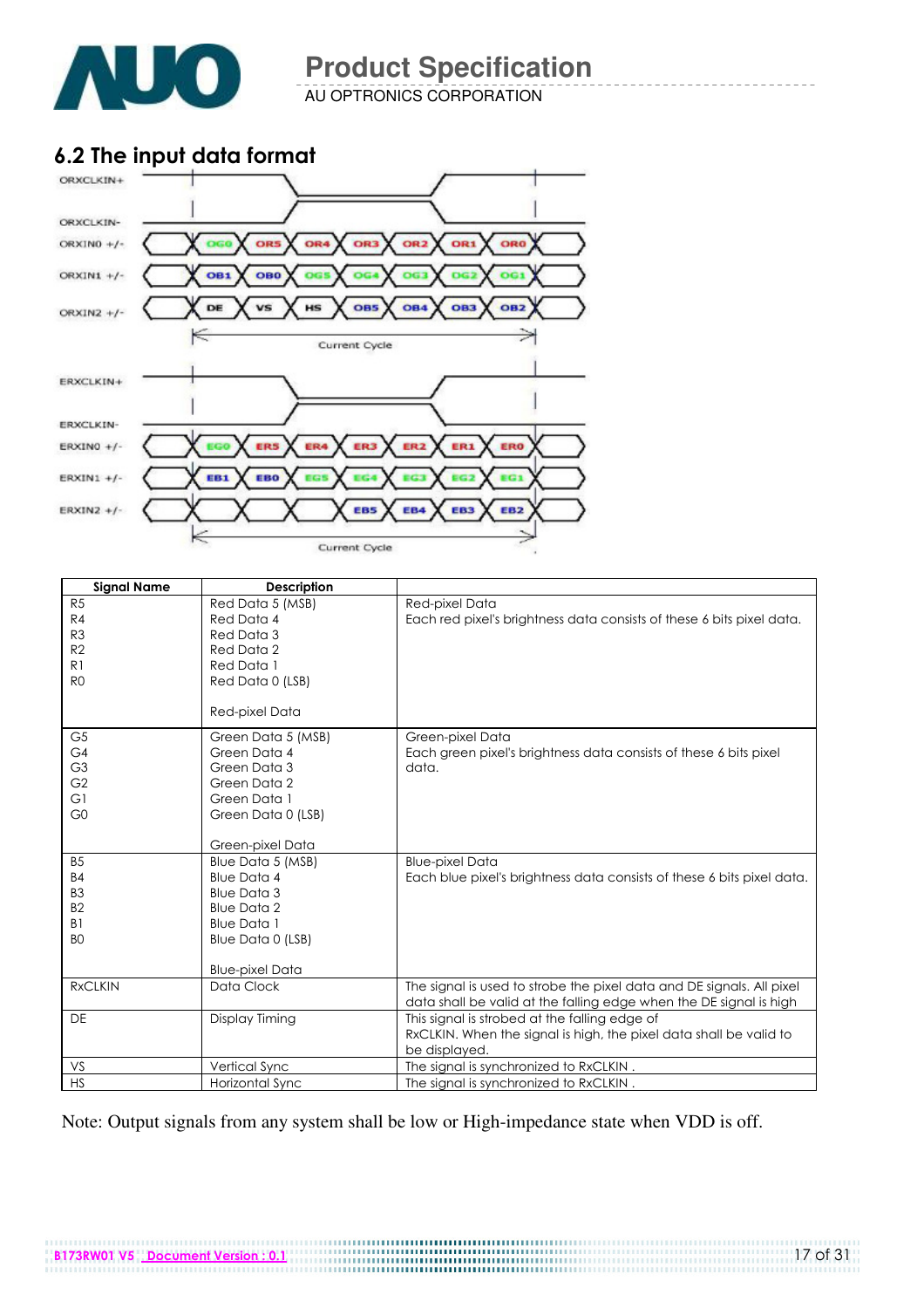

AU OPTRONICS CORPORATION

### 6.3 Integration Interface and Pin Assignment

#### 6.3.1 Connector Description

Physical interface is described as for the connector on module.

These connectors are capable of accommodating the following signals and will be following components.

| <b>Connector Name / Designation</b> | <b>For Signal Connector</b>      |  |  |
|-------------------------------------|----------------------------------|--|--|
| Manufacturer                        | JAE or compatible                |  |  |
| Type / Part Number                  | HD1S040HA1 or compatible         |  |  |
| Mating Housing/Part Number          | IPEX 20353-040T-11 or compatible |  |  |

#### 6.3.2 Pin Assignment

LVDS is a differential signal technology for LCD interface and high speed data transfer device.

| Pin            | Signal      | <b>Description</b>                                |
|----------------|-------------|---------------------------------------------------|
| $\mathbf{1}$   | <b>NC</b>   | No Connection (Reserve)                           |
| $\overline{2}$ | <b>AVDD</b> | PowerSupply, 3.3V (typical)                       |
| 3              | <b>AVDD</b> | PowerSupply, 3.3V (typical)                       |
| 4              | <b>DVDD</b> | DDC 3.3Vpower                                     |
| 5              | <b>NC</b>   | No Connection (Reserve for M1 aging)              |
| 6              | SCL         | <b>EDID Clock Input</b>                           |
| 7              | SDA         | EDID Data Input                                   |
| 8              | Odd_Rin0-   | -LVDSdifferential data input(R0-R5,G0)            |
| 9              | Odd_Rin0+   | +LVDS differential data input (R0-R5,G0)          |
| 10             | <b>GND</b>  | Ground                                            |
| 11             | Odd_Rin1-   | -LVDS differential data input (G1-G5, B0-B1)      |
| 12             | Odd_Rin1+   | +LVDS differential data input(G1-G5,B0-B1)        |
| 13             | <b>GND</b>  | Ground                                            |
| 14             | Odd_Rin2-   | -LVDS differential data input (B2-B5, HS, VS, DE) |
| 15             | Odd Rin2+   | +LVDS differential data input(B2-B5,HS,VS,DE)     |
| 16             | <b>GND</b>  | Ground                                            |
| 17             | Odd_ClkIN-  | -LVDS differential clock input                    |
| 18             | Odd_ClkIN+  | +LVDS differential clock input                    |
| 19             | <b>GND</b>  | Ground-Shield                                     |
| 20             | Even_Rin0-  | -LVDS differential data input(R0-R5,G0)           |
| 21             | Even_Rin0+  | +LVDS differential data input (R0-R5,G0)          |
| 22             | <b>GND</b>  | Ground                                            |
| 23             | Even_Rin1-  | -LVDS differential data input (G1-G5, B0-B1)      |
| 24             | Even_Rin1+  | +LVDS differential data input (G1-G5,B0-B1)       |
| 25             | <b>GND</b>  | Ground                                            |

B173RW01 V5 <u>Document Version : 0.1</u> 18 Of 31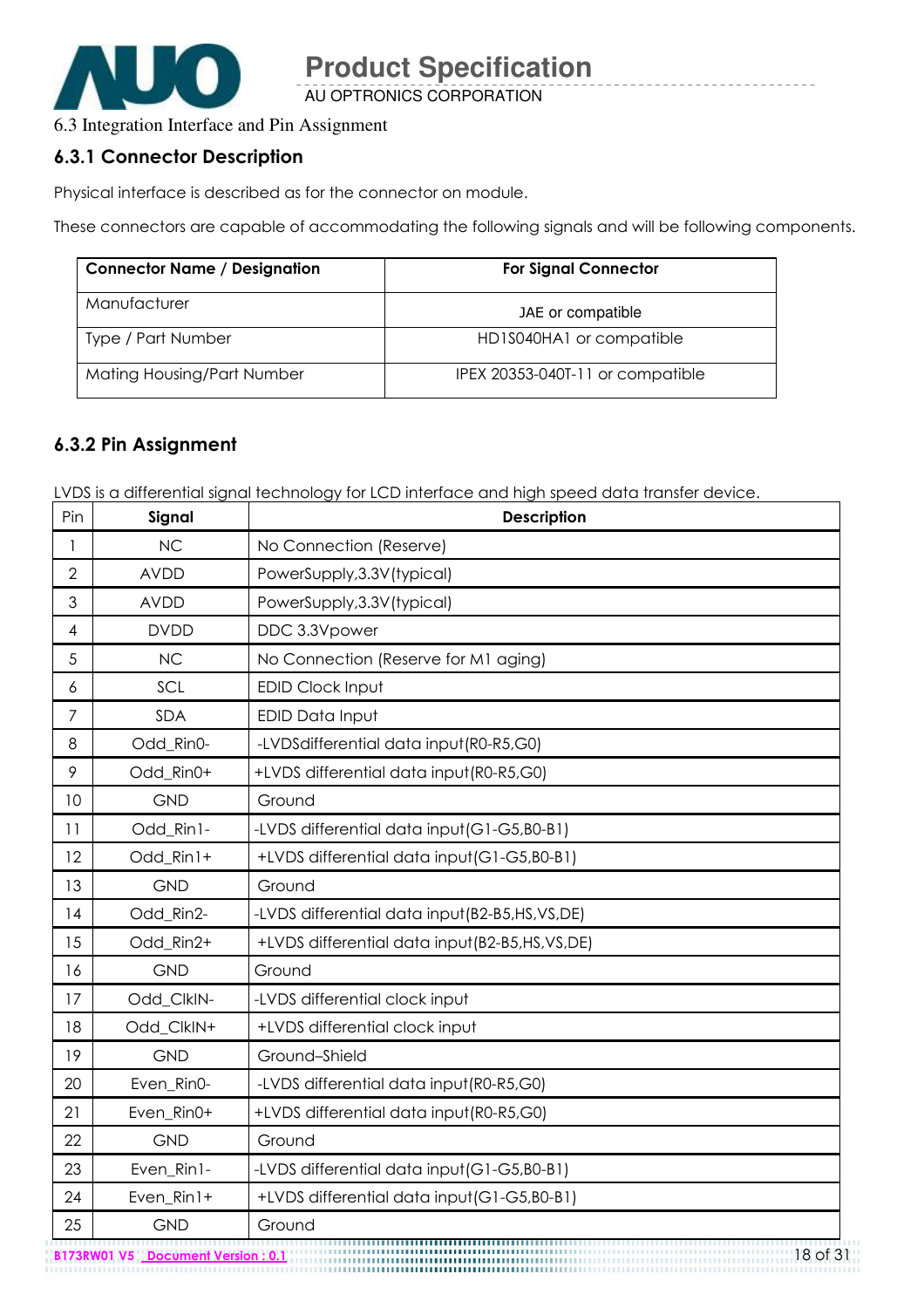

AU OPTRONICS CORPORATION

| 26 | Even_Rin2-  | -LVDS differential data input (B2-B5, HS, VS, DE) |
|----|-------------|---------------------------------------------------|
| 27 | Even_Rin2+  | +LVDS differential data input (B2-B5, HS, VS, DE) |
| 28 | <b>GND</b>  | Ground                                            |
| 29 | Even ClkIN- | -LVDS differential clock input                    |
| 30 | Even_ClkIN+ | +LVDS differential clock input                    |
| 31 | <b>GND</b>  | Ground-Shield                                     |
| 32 | VLED_GND    | <b>LED Ground</b>                                 |
| 33 | VLED_GND    | <b>LED Ground</b>                                 |
| 34 | <b>NC</b>   | No Connection (Reserve)                           |
| 35 | <b>PWM</b>  | System PWM Logic Input level                      |
| 36 | LED_EN      | LED enable input level                            |
| 37 | NC.         | No Connection (Reserve)                           |
| 38 | <b>VLED</b> | <b>LED Power Supply</b>                           |
| 39 | <b>VLED</b> | <b>LED Power Supply</b>                           |
| 40 | <b>VLED</b> | <b>LED Power Supply</b>                           |

Note1: Input signals shall be low or High-impedance state when VDD is off.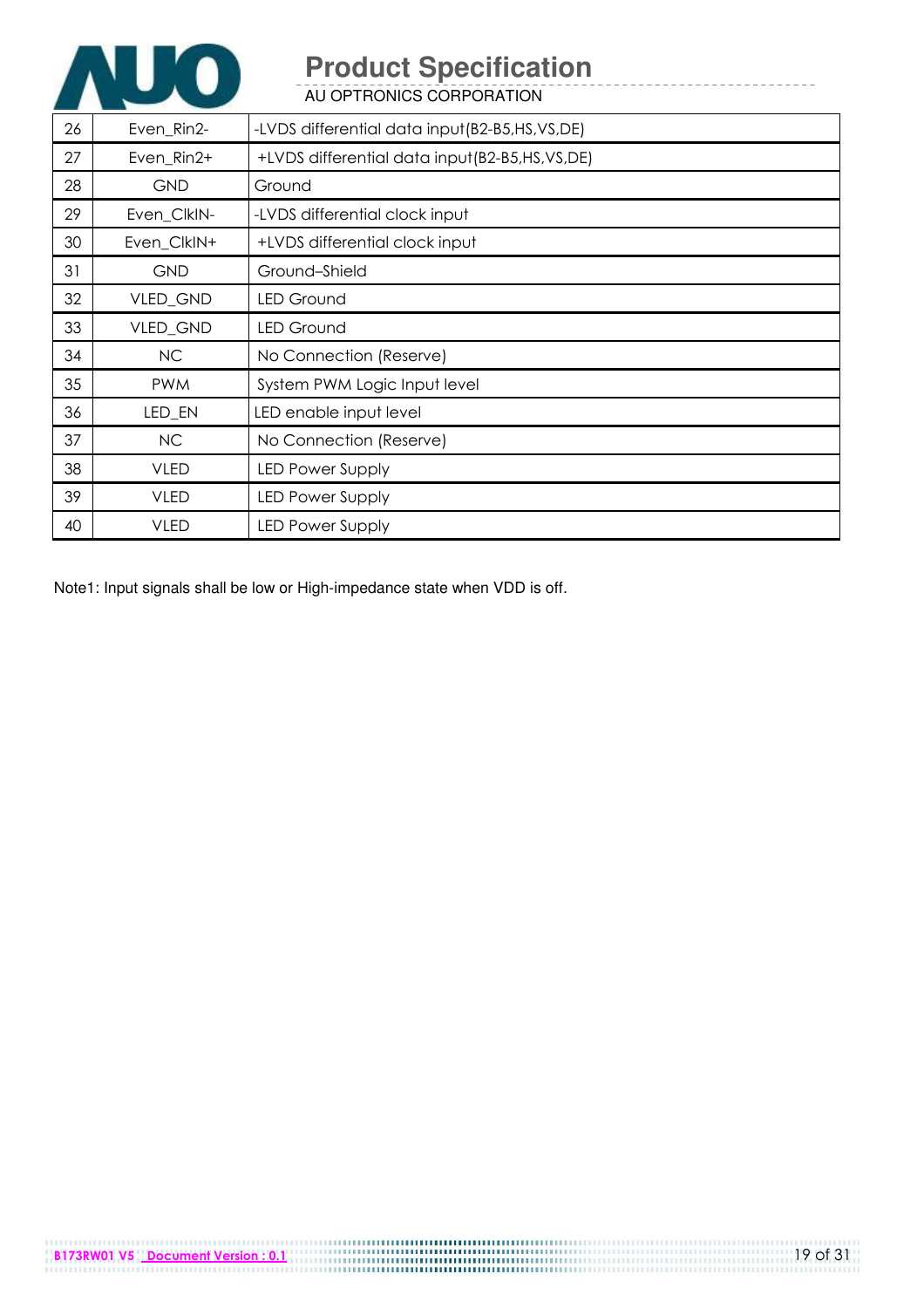

AU OPTRONICS CORPORATION

### 6.4 Interface Timing

#### 6.4.1 Timing Characteristics

Basically, interface timings should match the 1600x900 /60Hz manufacturing guide line timing.

|                              | Parameter              | Symbol                     | Min. | Typ. | Max.   | Unit           |
|------------------------------|------------------------|----------------------------|------|------|--------|----------------|
| <b>Frame Rate</b>            |                        |                            | 50   | 60   |        | Hz             |
|                              | <b>Clock frequency</b> | $1/$ $T_{\text{Clock}}$    | 50   | 55   | $85 -$ | <b>MHz</b>     |
| Vertical                     | Period                 | Tv                         | 908  | 916  | 2047   |                |
|                              | <b>Active</b>          | $T_{VD}$                   |      | 900  |        | <b>T</b> Line  |
| <b>Section</b>               | <b>Blanking</b>        | $T_{VB}$                   | 8    | 16   |        |                |
| <b>Horizontal</b><br>Section | Period                 | $T_H$                      | 840  | 1080 | 2047   |                |
|                              | <b>Active</b>          | $T_{HD}$                   |      | 800  |        | <b>T</b> Clock |
|                              | <b>Blanking</b>        | $\mathsf{T}_{\mathsf{HB}}$ | 40   | 280  | --     |                |

Note : DE mode only

#### 6.4.2 Timing diagram

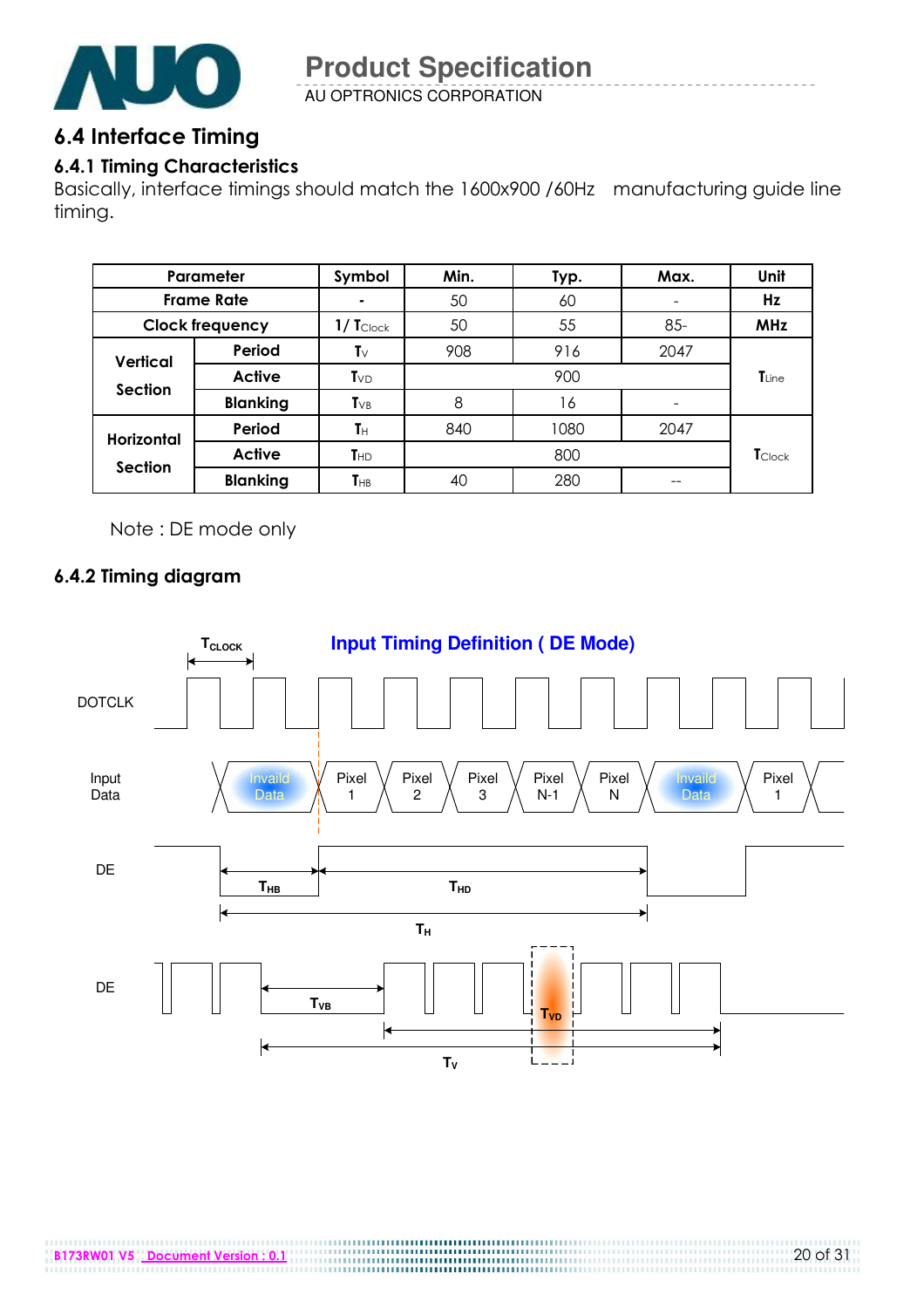

#### 6.5 Power ON/OFF Sequence

Power on/off sequence is as follows. Interface signals and LED on/off sequence are also shown in the chart. Signals from any system shall be Hi-Z state or low level when VDD is off



Note 1 : If T3<200ms, the display garbage may occur. (T3>200ms is recommended)

Note 2: If T1 or T12<0.5ms, the inrush current may cause the damage of fuse. If T1 or T12<0.5ms, the inrush current  $I<sup>2</sup>t$ is under typical melt of fuse Spec, there is no mentioned problem.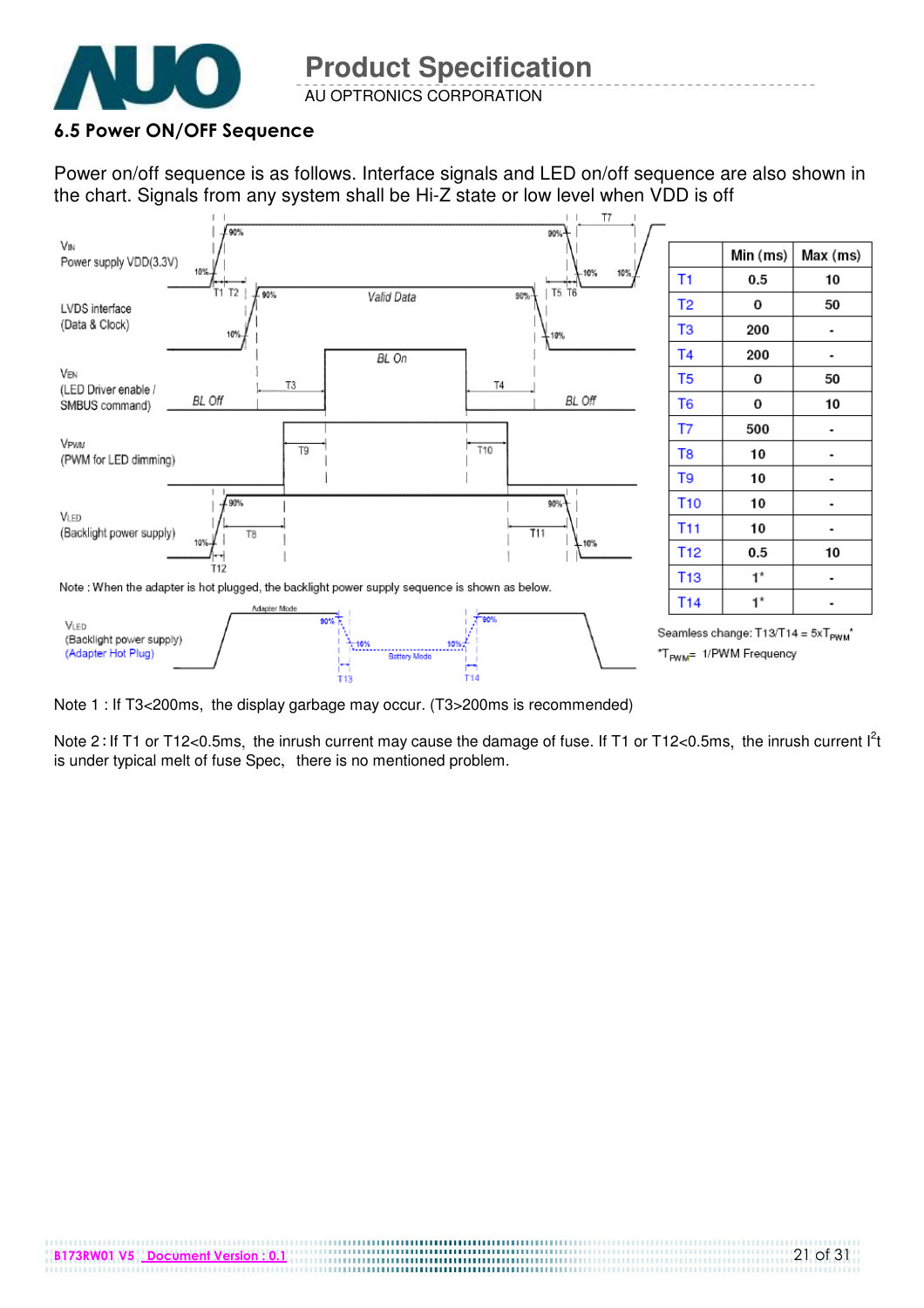

### 7. Vibration and Shock Test

#### 7.1 Vibration Test

#### Test Spec:

- **•** Test method: Non-Operation
- Acceleration: 1.5 G
- **•** Frequency: 10 500Hz Random
- Sweep: 30 Minutes each Axis (X, Y, Z)

#### 7.2 Shock Test Spec:

#### Test Spec:

- **•** Test method: Non-Operation
- Acceleration: 220 G, Half sine wave
- Active time: 2 ms
- ! Pulse: X,Y,Z .one time for each side

#### 7.3. Reliability

| <b>Items</b>                         | <b>Required Condition</b>                     | <b>Note</b> |
|--------------------------------------|-----------------------------------------------|-------------|
| Temperature<br><b>Humidity Bias</b>  | Ta= $40^{\circ}$ C, 90%RH, 300h               |             |
| <b>High Temperature</b><br>Operation | Ta= $50^{\circ}$ C, Dry, 300h                 |             |
| Low Temperature<br>Operation         | Ta= $0^{\circ}$ C, 300h                       |             |
| High Temperature Storage             | ITa= 60℃, 35%RH, 300h                         |             |
| Low Temperature Storage              | Ta= -20℃, 50%RH, 300h                         |             |
| Thermal Shock<br>Test                | Ta=-20℃to 60℃, Duration at 30 min, 100 cycles |             |
| <b>ESD</b>                           | Contact: ±8 KV<br>$Air: \pm 15$ KV            | Note 1      |

Note1: According to EN 61000-4-2 , ESD class B: Some performance degradation allowed. No data lost

. Self-recoverable. No hardware failures.

Remark: MTBF (Excluding the LED): 30,000 hours with a confidence level 90%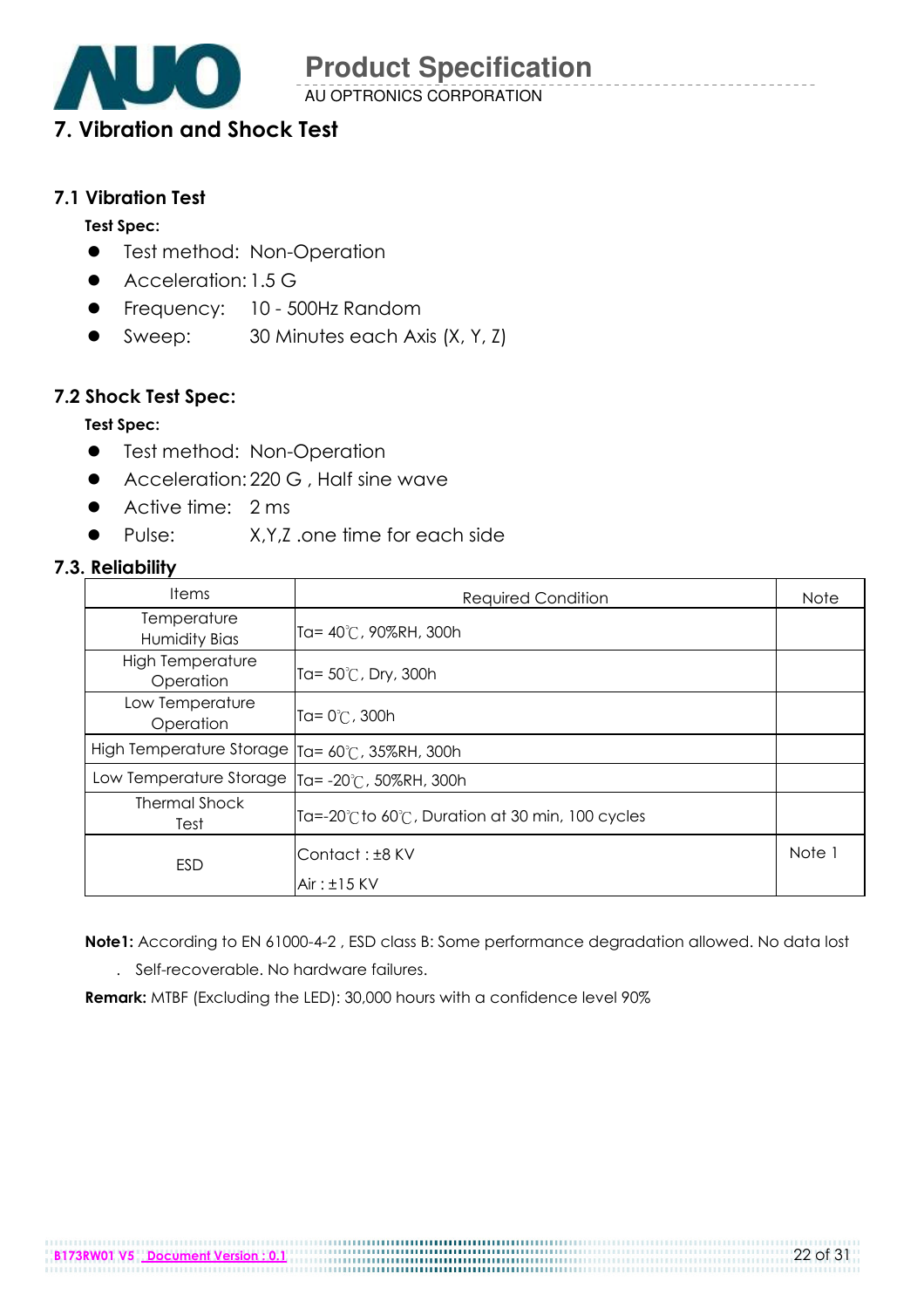

### 8. Mechanical Characteristics

### 8.1 LCM Outline Dimension





ہ د

B173RW01 V5 Document Version : 0.1 23 of 31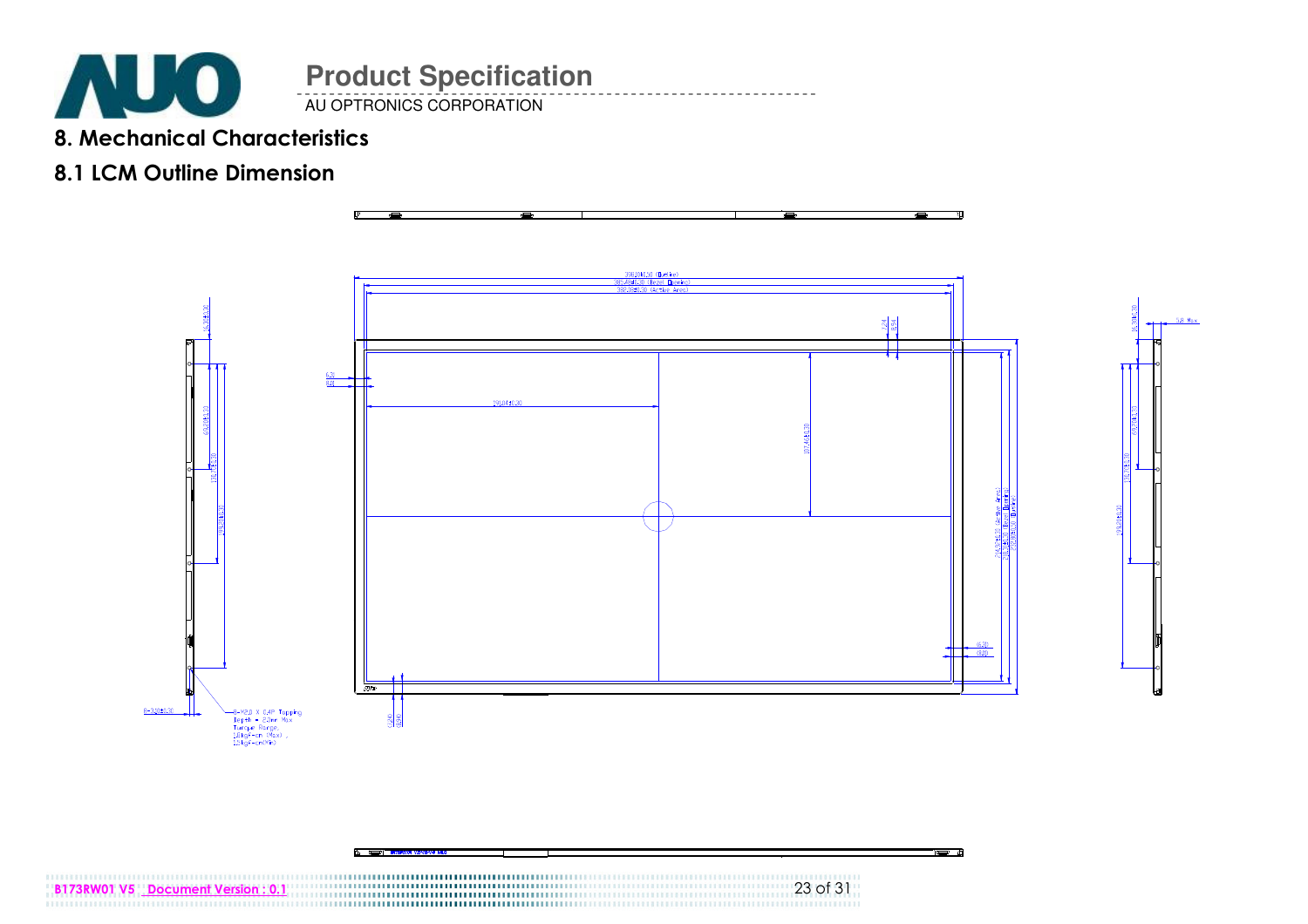

AU OPTRONICS CORPORATION

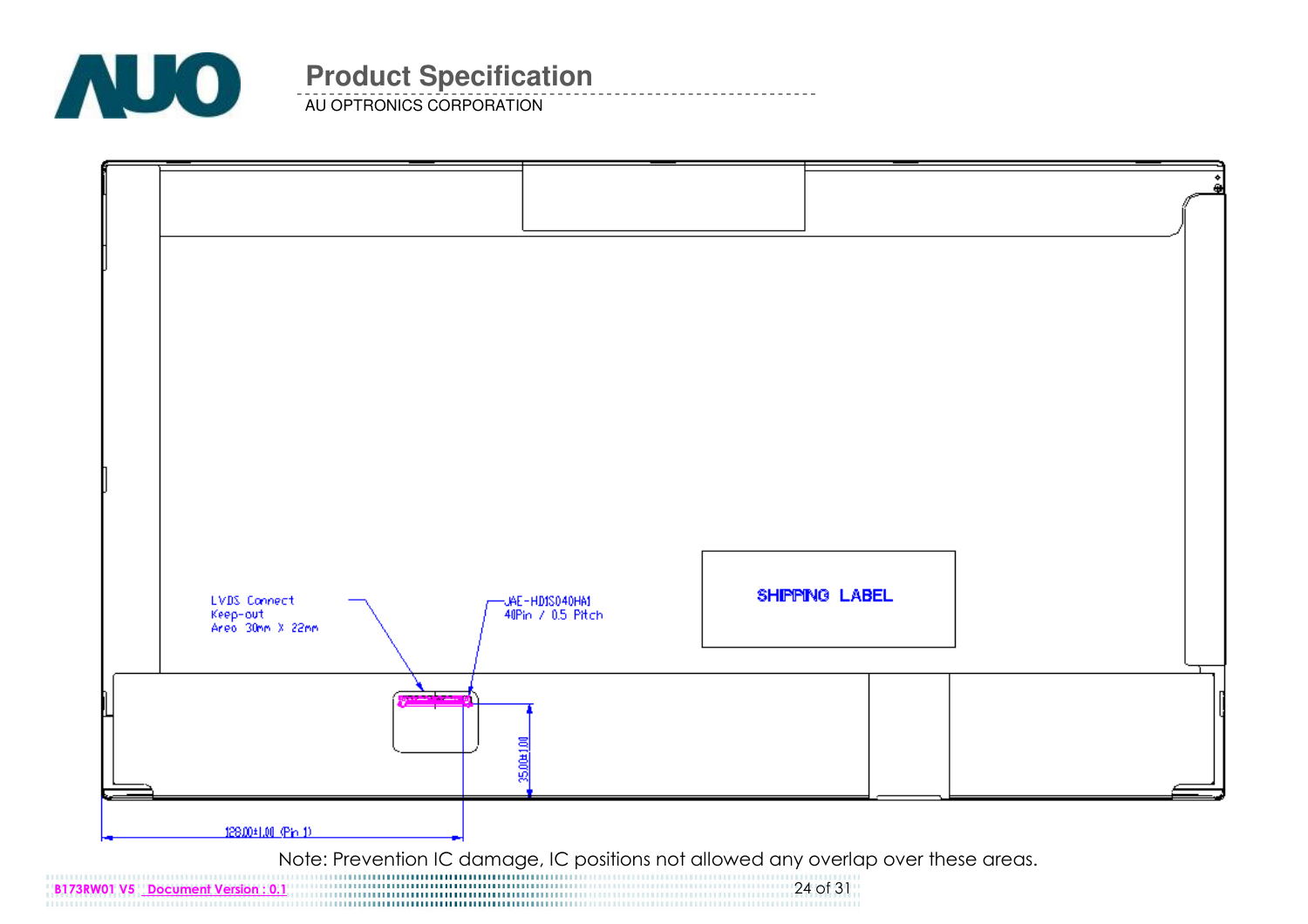

AU OPTRONICS CORPORATION

### 8.2 Screw Hole Depth and Center Position

Maximum Screw penetration from side surface is 2.5mm (See drawing)

Screw hole center location, from front surface =  $3.10 \pm 0.3$ mm (See drawing) Screw Torque: Maximum 2.5 kgf-cm



**D** X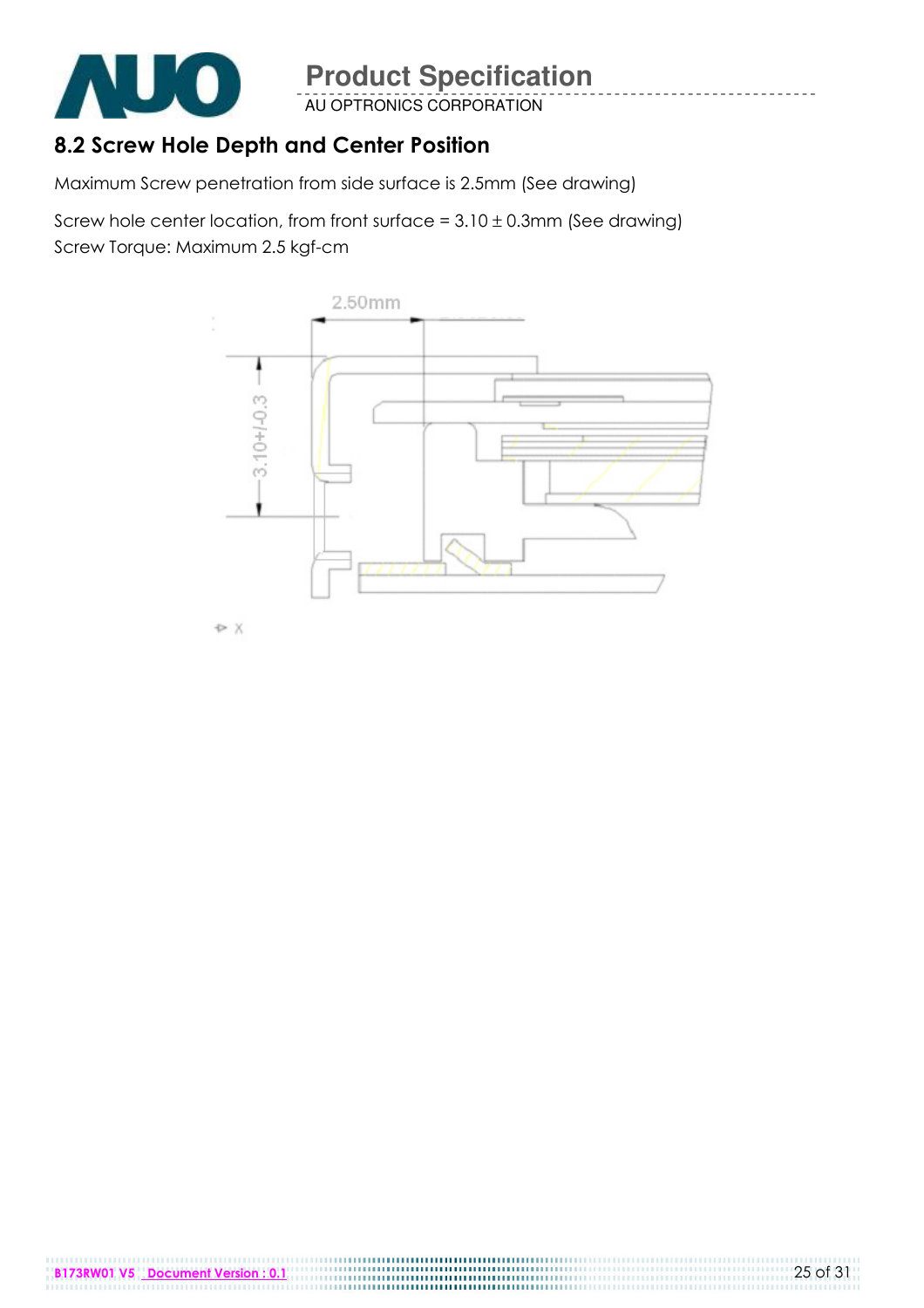

AU OPTRONICS CORPORATION **Product Specification** 

9. Shipping and Package

### **9.1 Shipping Label Format**

**Z40** 



S01



### 9.2. Carton package

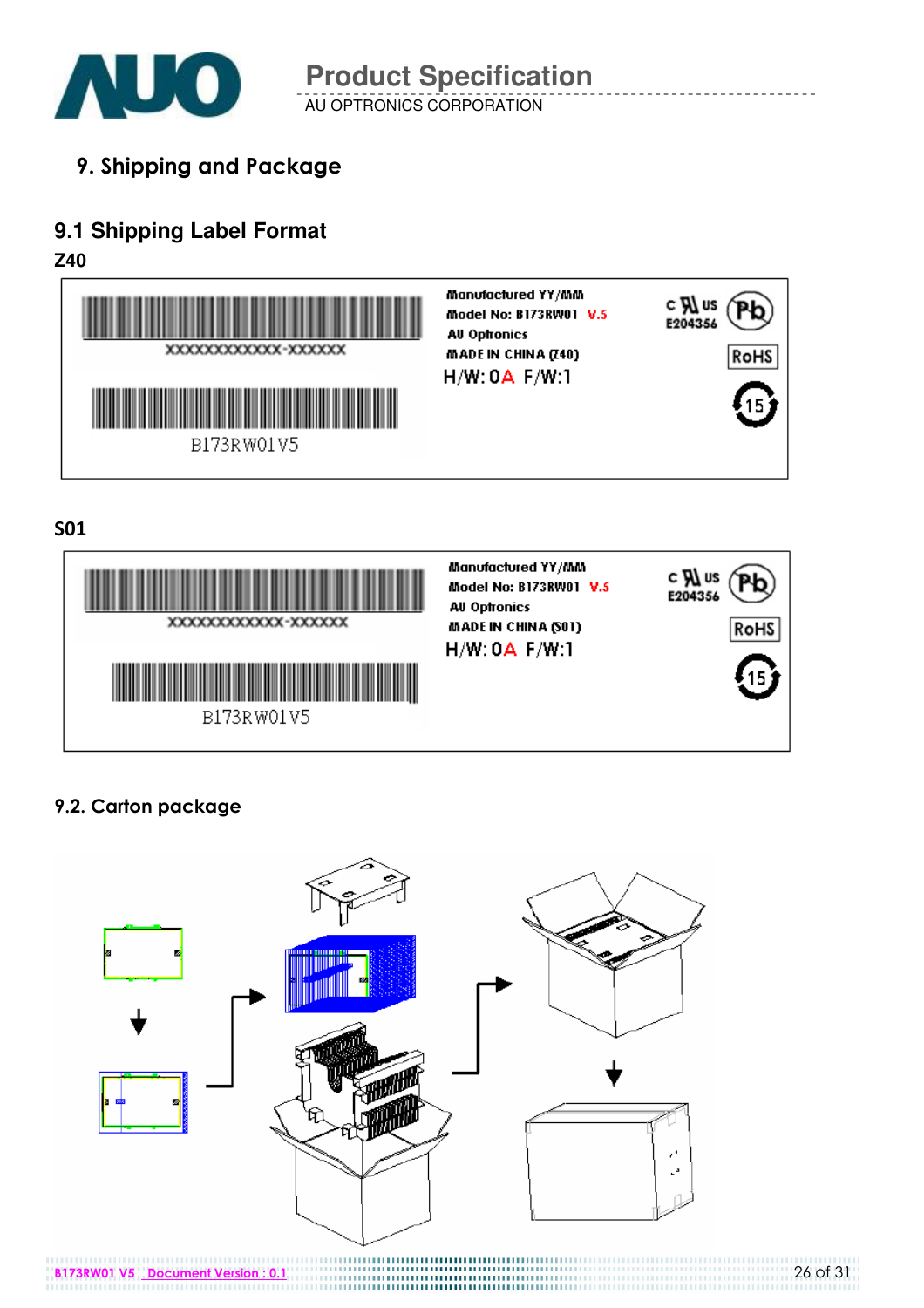

AU OPTRONICS CORPORATION

### 9.3 Shipping package of palletizing sequence



B173RW01 V5 Document Version : 0.1 27 of 31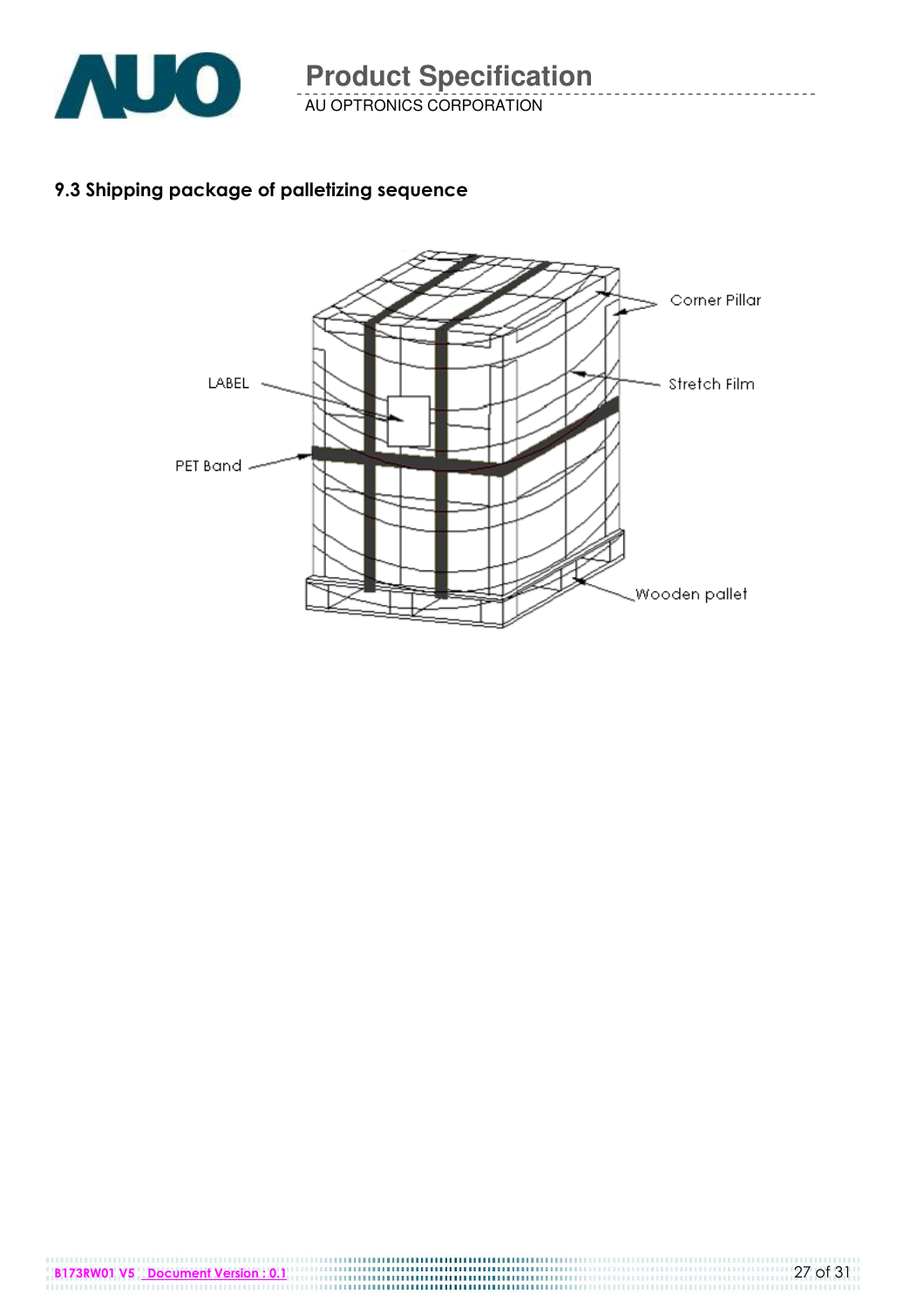

AU OPTRONICS CORPORATION

#### **10. Appendix: EDID description**

#### **B173RW01 V5 EDID Code**

| <b>Address</b> | <b>FUNCTION</b>                                          | Value          | Value      | Value          |
|----------------|----------------------------------------------------------|----------------|------------|----------------|
| <b>HEX</b>     |                                                          | <b>HEX</b>     | <b>BIN</b> | <b>DEC</b>     |
| 00             | Header                                                   | $00\,$         | 00000000   | 0              |
| 01             |                                                          | <b>FF</b>      | 11111111   | 255            |
| 02             |                                                          | <b>FF</b>      | 11111111   | 255            |
| 03             |                                                          | FF             | 11111111   | 255            |
| 04             |                                                          | FF             | 11111111   | 255            |
| 05             |                                                          | FF             | 11111111   | 255            |
| 06             |                                                          | FF.            | 11111111   | 255            |
| 07             |                                                          | $00\,$         | 00000000   | 0              |
| 08             | EISA Manuf. Code LSB                                     | 06             | 00000110   | 6              |
| 09             | <b>Compressed ASCII</b>                                  | AF             | 10101111   | 175            |
| <b>0A</b>      | Product Code                                             | 9E             | 10011110   | 158            |
| 0B             | hex, LSB first                                           | 15             | 00010101   | 21             |
| 0C             | 32-bit ser #                                             | $00\,$         | 00000000   | 0              |
| 0D             |                                                          | $00\,$         | 00000000   | 0              |
| 0E             |                                                          | 00             | 00000000   | $\pmb{0}$      |
| 0F             |                                                          | 00             | 00000000   | $\pmb{0}$      |
| 10             | Week of manufacture                                      | $00\,$         | 00000000   | 0              |
| 11             | Year of manufacture                                      | 15             | 00010101   | 21             |
| 12             | EDID Structure Ver.                                      | 01             | 00000001   | $\mathbf{1}$   |
| 13             | EDID revision #                                          | 04             | 00000100   | $\overline{4}$ |
| 14             | Video input def.<br>(digital I/P, non-TMDS,<br>CRGB)     | 90             | 10010000   | 144            |
| 15             | Max H image size<br>(rounded to cm)                      | 26             | 00100110   | 38             |
| 16             | Max V image size<br>(rounded to cm)                      | 15             | 00010101   | 21             |
| 17             | <b>Display Gamma</b><br>$(=(gamma*100)-100)$             | 78             | 01111000   | 120            |
| 18             | Feature support (no DPMS, Active OFF,<br>RGB, tmg Blk#1) | 02             | 00000010   | 2              |
| 19             | Red/green low bits (Lower 2:2:2:2 bits)                  | C <sub>4</sub> | 11000100   | 196            |
| <b>1A</b>      | Blue/white low bits (Lower 2:2:2:2 bits)                 | 95             | 10010101   | 149            |
| 1B             | Red x (Upper 8 bits)                                     | 9E             | 10011110   | 158            |
| 1C             | Red y/ highER 8 bits                                     | 57             | 01010111   | 87             |
| 1D             | Green x                                                  | 53             | 01010011   | 83             |
| 1E             | Green y                                                  | 92             | 10010010   | 146            |
| 1F             | Blue x                                                   | 26             | 00100110   | 38             |
| 20             | Blue y                                                   | 0F             | 00001111   | 15             |
| 21             | White x                                                  | 50             | 01010000   | 80             |
| 22             | White y                                                  | 54             | 01010100   | 84             |
| 23             | Established timing 1                                     | 00             | 00000000   | 0              |
| 24             | Established timing 2                                     | 00             | 00000000   | 0              |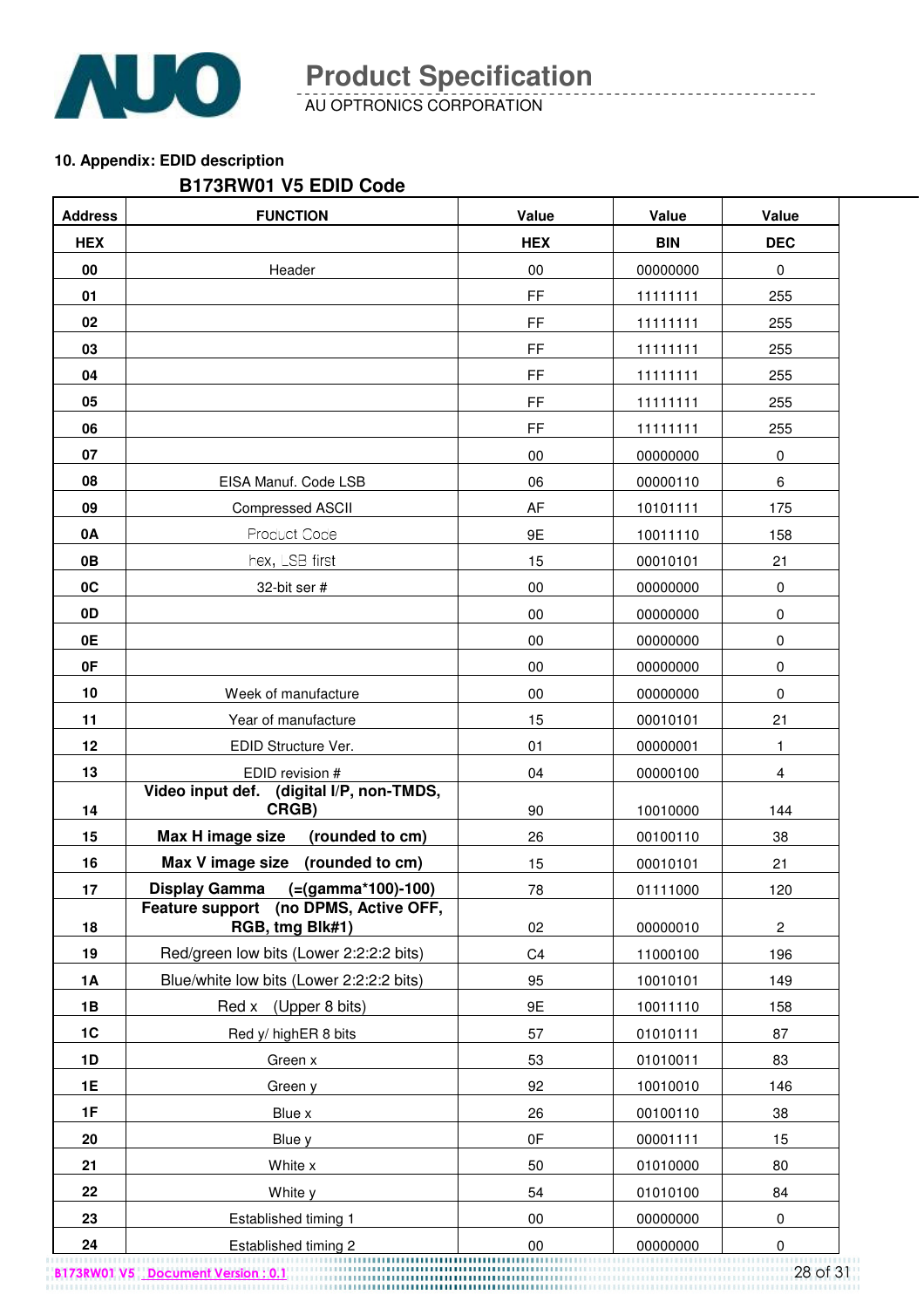

AU OPTRONICS CORPORATION

| 25        | Established timing 3                                    | 00             | 00000000 | 0         |
|-----------|---------------------------------------------------------|----------------|----------|-----------|
| 26        | Standard timing #1                                      | 01             | 00000001 | 1         |
| 27        |                                                         | 01             | 00000001 | 1         |
| 28        | Standard timing #2                                      | 01             | 00000001 | 1         |
| 29        |                                                         | 01             | 00000001 | 1         |
| 2A        | Standard timing #3                                      | 01             | 00000001 | 1         |
| 2B        |                                                         | 01             | 00000001 | 1         |
| 2C        | Standard timing #4                                      | 01             | 00000001 | 1         |
| <b>2D</b> |                                                         | 01             | 00000001 | 1         |
| 2E        | Standard timing #5                                      | 01             | 00000001 | 1         |
| 2F        |                                                         | 01             | 00000001 | 1         |
| 30        | Standard timing #6                                      | 01             | 00000001 | 1         |
| 31        |                                                         | 01             | 00000001 | 1         |
| 32        | Standard timing #7                                      | 01             | 00000001 | 1         |
| 33        |                                                         | 01             | 00000001 | 1         |
| 34        | Standard timing #8                                      | 01             | 00000001 | 1         |
| 35        |                                                         | 01             | 00000001 | 1         |
| 36        | <b>LSB</b><br>Pixel Clock/10000                         | 10             | 00010000 | 16        |
| 37        | Pixel Clock/10000<br><b>USB</b>                         | 27             | 00100111 | 39        |
| 38        | Horz active Lower 8bits                                 | 40             | 01000000 | 64        |
| 39        | Horz blanking Lower 8bits                               | C <sub>6</sub> | 11000110 | 198       |
| 3A        | HorzAct:HorzBlnk<br>Upper 4:4 bits                      | 60             | 01100000 | 96        |
| 3B        | <b>Vertical Active</b><br>Lower 8bits                   | 84             | 10000100 | 132       |
| 3C        | <b>Vertical Blanking</b><br>Lower 8bits                 | 1A             | 00011010 | 26        |
| 3D        | Vert Act: Vertical Blanking<br>(upper $4:4$ bit)        | 30             | 00110000 | 48        |
| 3E        | HorzSync. Offset                                        | 30             | 00110000 | 48        |
| 3F        | HorzSync. Width                                         | 20             | 00100000 | 32        |
| 40        | VertSync.Offset: VertSync.Width                         | 36             | 00110110 | 54        |
| 41        | Horz‖ Sync Offset/Width Upper 2bits                     | $00\,$         | 00000000 | 0         |
| 42        | Horizontal Image Size Lower 8bits                       | 7E             | 01111110 | 126       |
| 43        | Vertical Image Size Lower 8bits                         | D <sub>6</sub> | 11010110 | 214       |
| 44        | Horizontal & Vertical Image Size (upper 4:4 bits)       | 10             | 00010000 | 16        |
| 45        | Horizontal Border<br>(zero for internal LCD)            | $00\,$         | 00000000 | $\pmb{0}$ |
| 46        | <b>Vertical Border</b><br>(zero for internal LCD)       | 00             | 00000000 | 0         |
| 47        | Signal (non-intr, norm, no stero, sep sync,<br>neg pol) | 18             | 00011000 | 24        |
| 48        | Detailed timing/monitor                                 | $00\,$         | 00000000 | 0         |
| 49        | descriptor #2                                           | $00\,$         | 00000000 | $\pmb{0}$ |
| 4Α        |                                                         | $00\,$         | 00000000 | 0         |
| 4B        |                                                         | 0F             | 00001111 | 15        |
| 4C        |                                                         | $00\,$         | 00000000 | 0         |
| 4D        |                                                         | 00             | 00000000 | $\pmb{0}$ |
| 4E        |                                                         | $00\,$         | 00000000 | 0         |

B173RW01 V5 Document Version : 0.1 29 of 31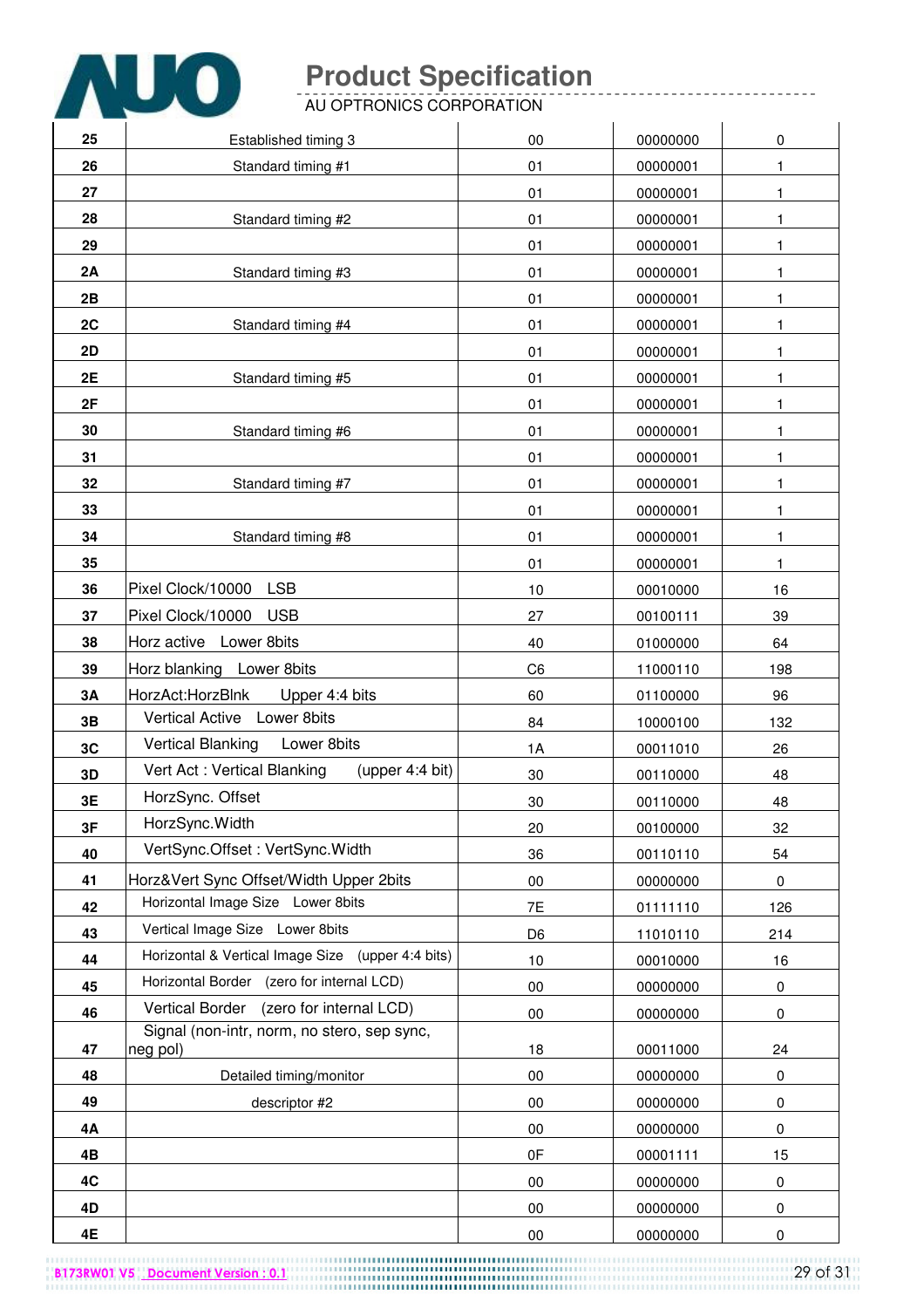

. . . . . . . . . . . . . . .

AU OPTRONICS CORPORATION

| 4F        |                         | 00            | 00000000 | 0         |
|-----------|-------------------------|---------------|----------|-----------|
| 50        |                         | 00            | 00000000 | 0         |
| 51        |                         | $00\,$        | 00000000 | 0         |
| 52        |                         | 00            | 00000000 | 0         |
| 53        |                         | 00            | 00000000 | 0         |
| 54        |                         | $00\,$        | 00000000 | 0         |
| 55        |                         | $00\,$        | 00000000 | 0         |
| 56        |                         | $00\,$        | 00000000 | 0         |
| 57        |                         | $00\,$        | 00000000 | 0         |
| 58        |                         | $00\,$        | 00000000 | 0         |
| 59        |                         | 20            | 00100000 | 32        |
| <b>5A</b> | Detailed timing/monitor | $00\,$        | 00000000 | 0         |
| 5B        | descriptor #3           | 00            | 00000000 | $\pmb{0}$ |
| 5C        |                         | $00\,$        | 00000000 | 0         |
| 5D        |                         | FE            | 11111110 | 254       |
| 5E        |                         | $00\,$        | 00000000 | $\pmb{0}$ |
| 5F        | Manufacture             | 41            | 01000001 | 65        |
| 60        | Manufacture             | 55            | 01010101 | 85        |
| 61        | Manufacture             | $4\mathsf{F}$ | 01001111 | 79        |
| 62        |                         | 0A            | 00001010 | $10$      |
| 63        |                         | 20            | 00100000 | 32        |
| 64        |                         | 20            | 00100000 | 32        |
| 65        |                         | 20            | 00100000 | 32        |
| 66        |                         | 20            | 00100000 | 32        |
| 67        |                         | 20            | 00100000 | 32        |
| 68        |                         | 20            | 00100000 | 32        |
| 69        |                         | 20            | 00100000 | 32        |
| 6A        |                         | 20            | 00100000 | 32        |
| 6B        |                         | 20            | 00100000 | 32        |
| 6C        | Detailed timing/monitor | $00\,$        | 00000000 | $\pmb{0}$ |
| 6D        | descriptor #4           | $00\,$        | 00000000 | $\pmb{0}$ |
| 6E        |                         | $00\,$        | 00000000 | $\pmb{0}$ |
| 6F        |                         | FE            | 11111110 | 254       |
| 70        |                         | $00\,$        | 00000000 | $\pmb{0}$ |
| 71        | Manufacture P/N         | 42            | 01000010 | 66        |
| 72        | Manufacture P/N         | 31            | 00110001 | 49        |
| 73        | Manufacture P/N         | 37            | 00110111 | 55        |
| 74        | Manufacture P/N         | 33            | 00110011 | 51        |
| 75        | Manufacture P/N         | 52            | 01010010 | 82        |
| 76        | Manufacture P/N         | 57            | 01010111 | 87        |
| 77        | Manufacture P/N         | 30            | 00110000 | 48        |
| 78        | Manufacture P/N         | 31            | 00110001 | 49        |
| 79        | Manufacture P/N         | 20            | 00100000 | 32        |